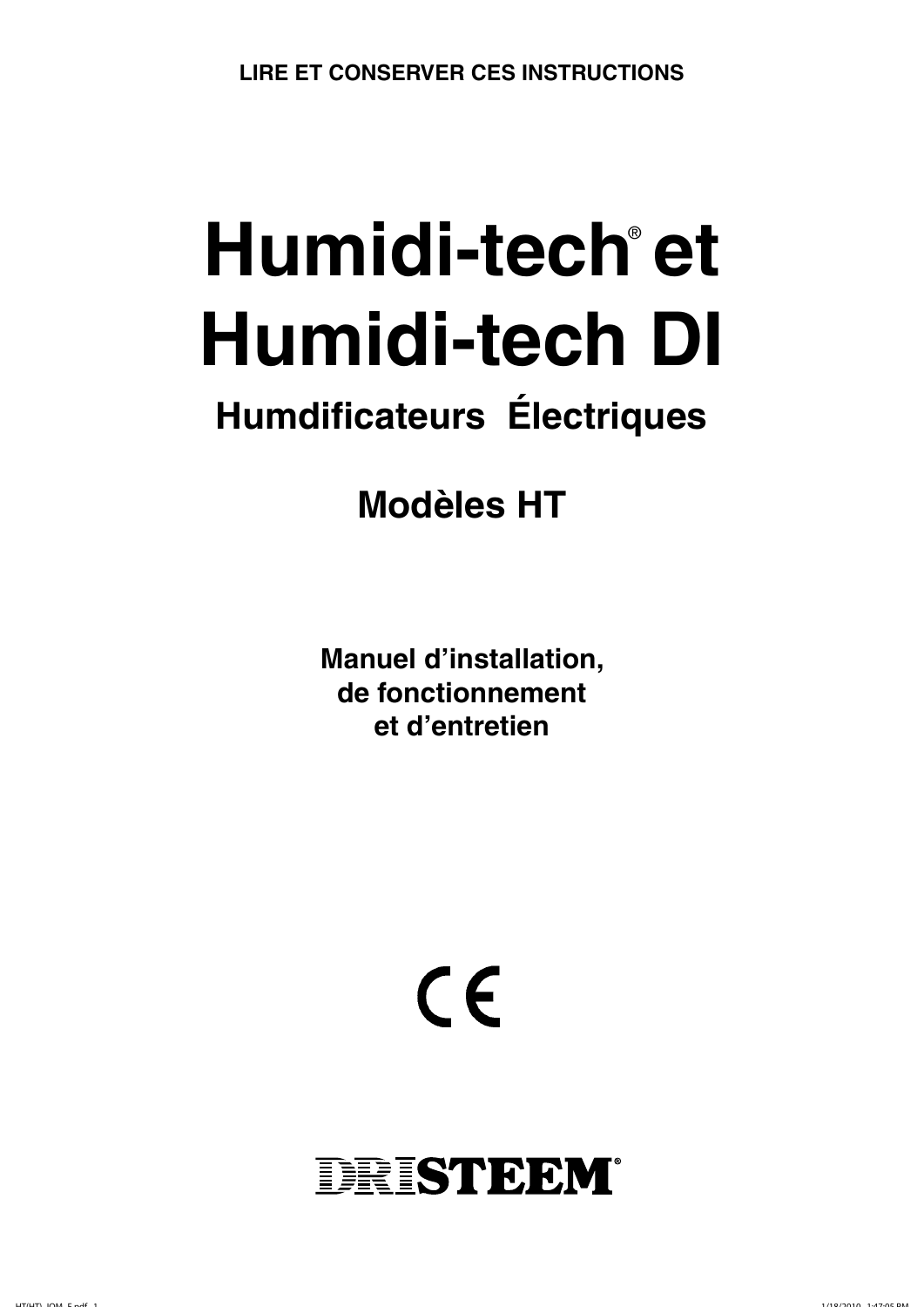## **TABLE DES MATIÈRES**

#### À l'acheteur et à l'installateur

Merci d'avoir acheté notre humidificateur Humidi-tech<sup>®</sup>. Grâce à sa conception et sa construction sans égale, cet appareil vous donnera entière satisfaction pendant de longues années. Nous vous recommandons de lire le manuel pour vous familiariser avec son mode de fonctionnement.

Ce guide décrit les procédures d'installation et d'entretien des humidificateurs Humidi-tech et Humidi-tech DI.

#### **DRISTEEM Corporation**

| Informations générales                                                         |  |
|--------------------------------------------------------------------------------|--|
|                                                                                |  |
|                                                                                |  |
| Spécifications électriques, capacités/dimensions 5                             |  |
| <b>Installation</b>                                                            |  |
| Diffusion<br>Utilisation du dispositif de diffusion Rapid-sorb <sup>®</sup> 12 |  |
| <b>Fonctionnement</b>                                                          |  |
| <b>Entretien</b>                                                               |  |
|                                                                                |  |

 $\overline{2}$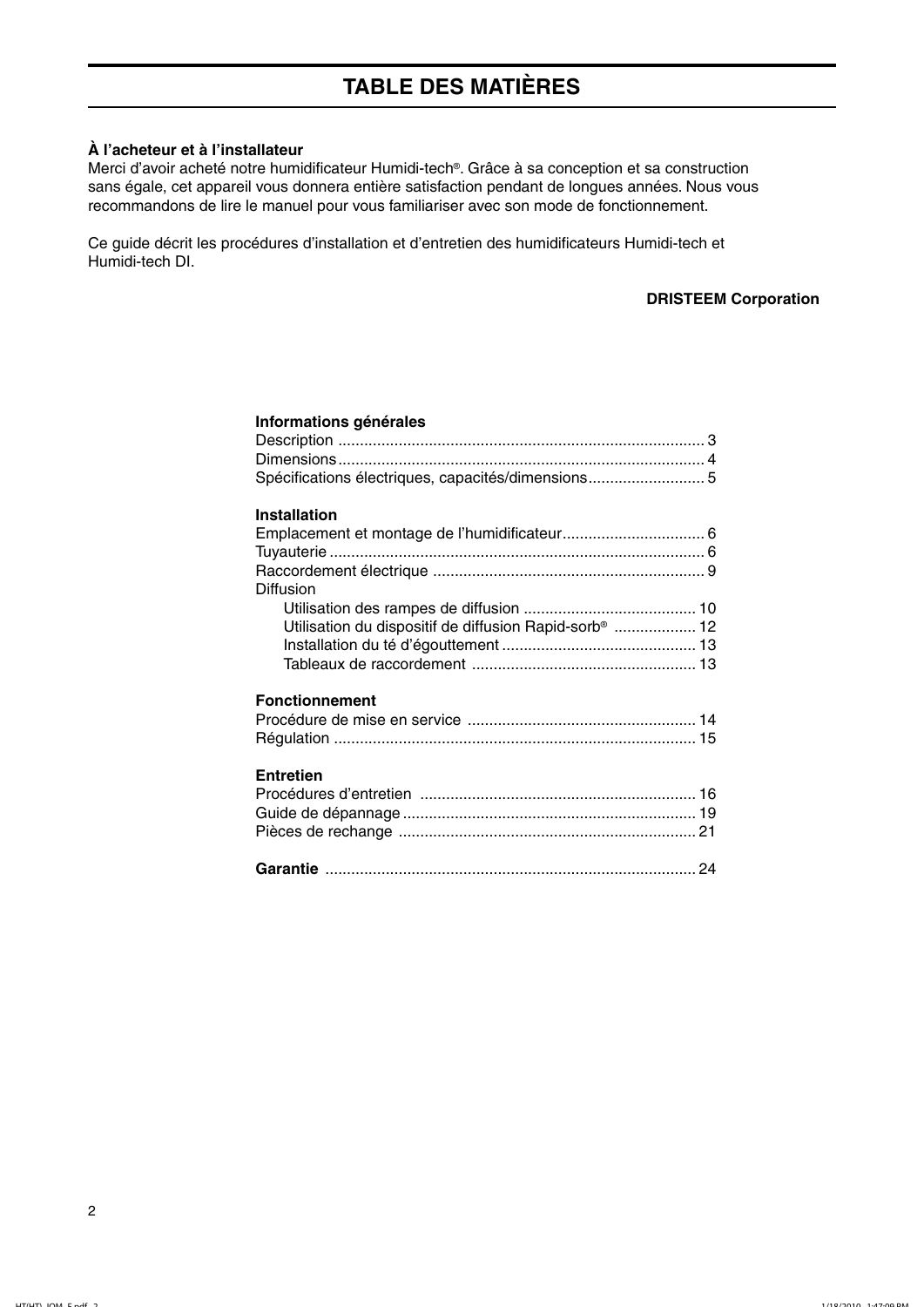## PRÉSENTATION DE L'HUMIDIFICATEUR HUMIDI-TECH

#### Modèles à eau du robinet (Humidi-tech)

Pour que l'Humidi-tech puisse fonctionner à l'eau du robinet. l'eau doit présenter une conductivité d'au moins 100 microSiemens/centimètre. Le système sera inopérant avec de l'eau déminéralisée ou traitée par osmose inverse (Voir le modèle à eau déminéralisée ci-dessous).

Modèles à eau déminéralisée (Humidi-tech DI) **L'humidificateur** 

par osmose inverse.



la chambre d'évaporation se

nettoyage

laisse retirer facilement pour le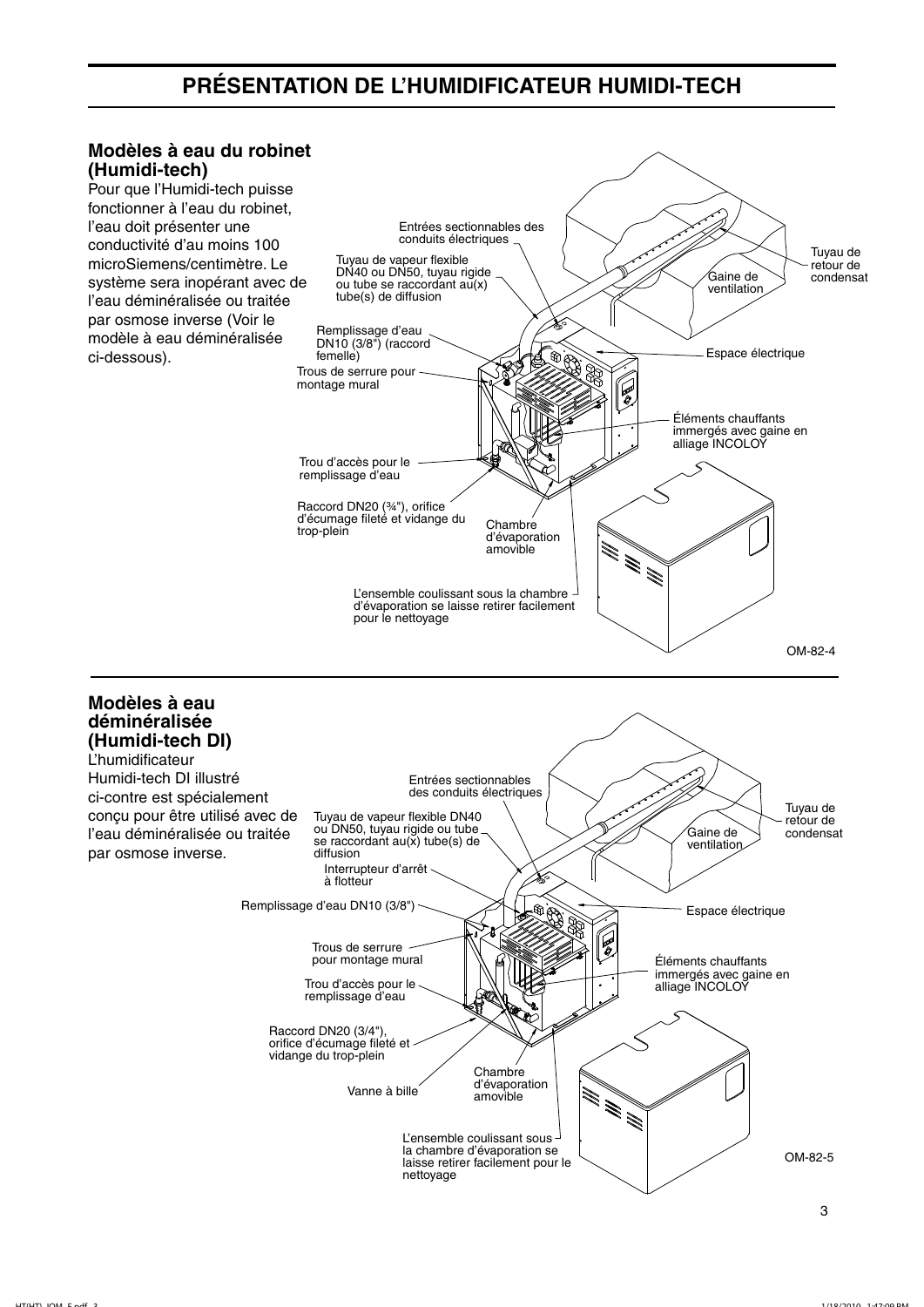## **DIMENSIONS DU MODÈLE HUMIDI-TECH**





 $19$  mm  $-$ 

**16 mm** 

38 mm

146 mm

DC-1167

Passe-fil enfonçable<br>pour presse-étoupe-<br>alimentation électrique

câbles de commande

Entrées sectionnables pour

 $\subset$ 

 $-57$  mm

614 mm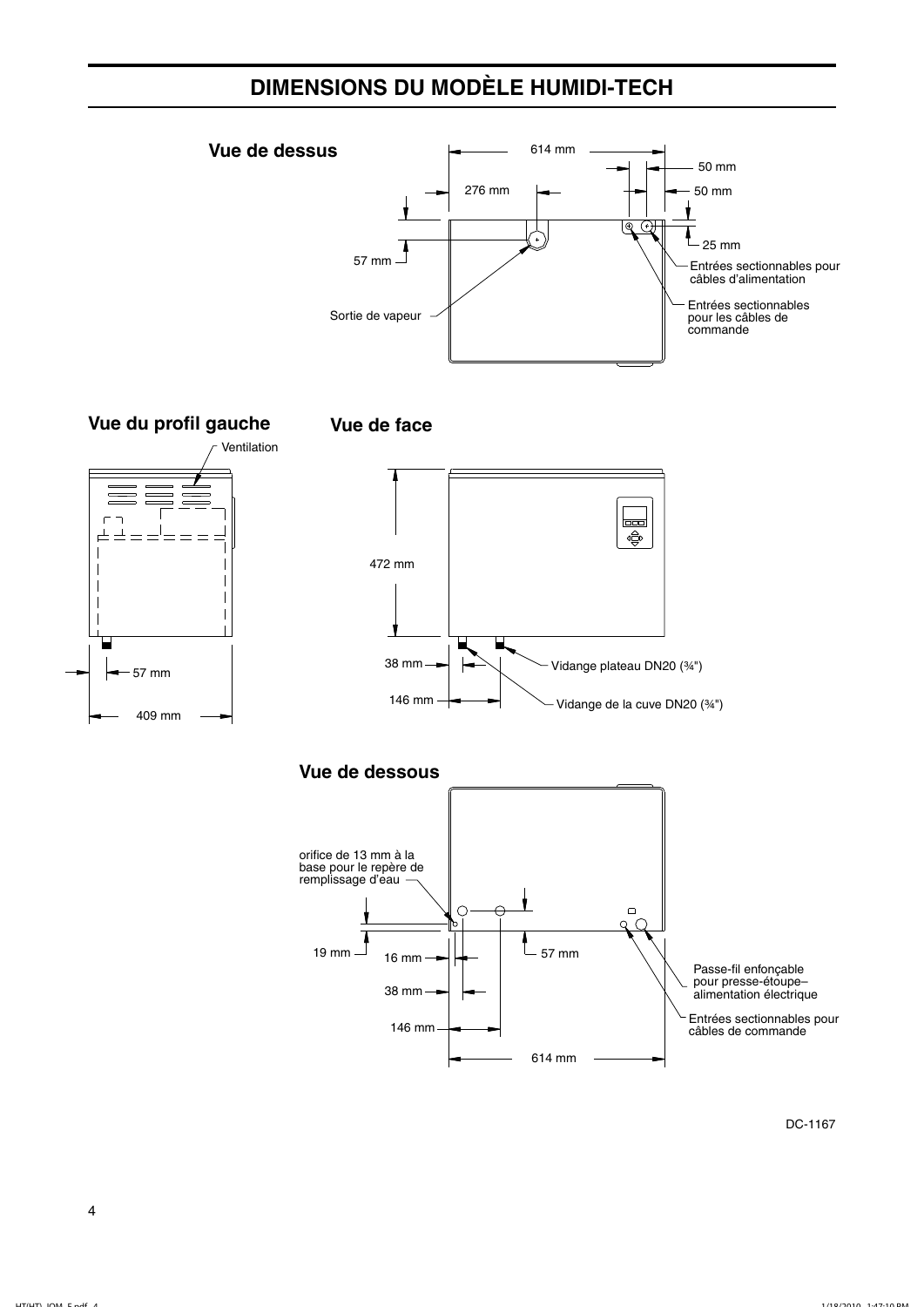## **CARACTÉRISTIQUES TECHNIQUES DU MODÈLE HUMIDI-TECH**

|              |    | Three-phase 400 V                                                |          |                             |                          |  |
|--------------|----|------------------------------------------------------------------|----------|-----------------------------|--------------------------|--|
| Modèle       | kW | Capacité de produc-<br>tion de vapeur en kg/h<br>triphasée 400 V | I max. A | Poids à l'exédition<br>(kg) | Poids en service<br>(kg) |  |
| $HT-4$       | 4  | 5.4                                                              | $8.7*$   | 36                          | 44                       |  |
| HT-6         | 6  | 8.2                                                              | $13.0*$  | 40                          | 56                       |  |
| $HT-8$       | 8  | 10.9                                                             | $17.3*$  | 40                          | 56                       |  |
| <b>HT-12</b> | 12 | 16.3                                                             | 17.3     | 42                          | 64                       |  |
| <b>HT-16</b> | 16 | 21.8                                                             | 23.1     | 42                          | 64                       |  |
| <b>HT-21</b> | 21 | 28.6                                                             | 30.3     | 43                          | 70                       |  |
| HT-25        | 25 | 34.0                                                             | 36.1     | 43                          | 70                       |  |
| <b>HT-30</b> | 30 | 40.8                                                             | 43.3     | 46                          | 72                       |  |
| <b>HT-34</b> | 34 | 46.3                                                             | 49.1     | 46                          | 72                       |  |

### Spécifications électriques, capacités et poids

#### **Notes**

Tous les Humidi-tech fonctionnent en 50/60 Hz.

 $\star$ Pour déterminer le calibre des câbles, du fait des déséquilibres d'intensité consommée, on a indiqué la valeur du segment consommant le plus.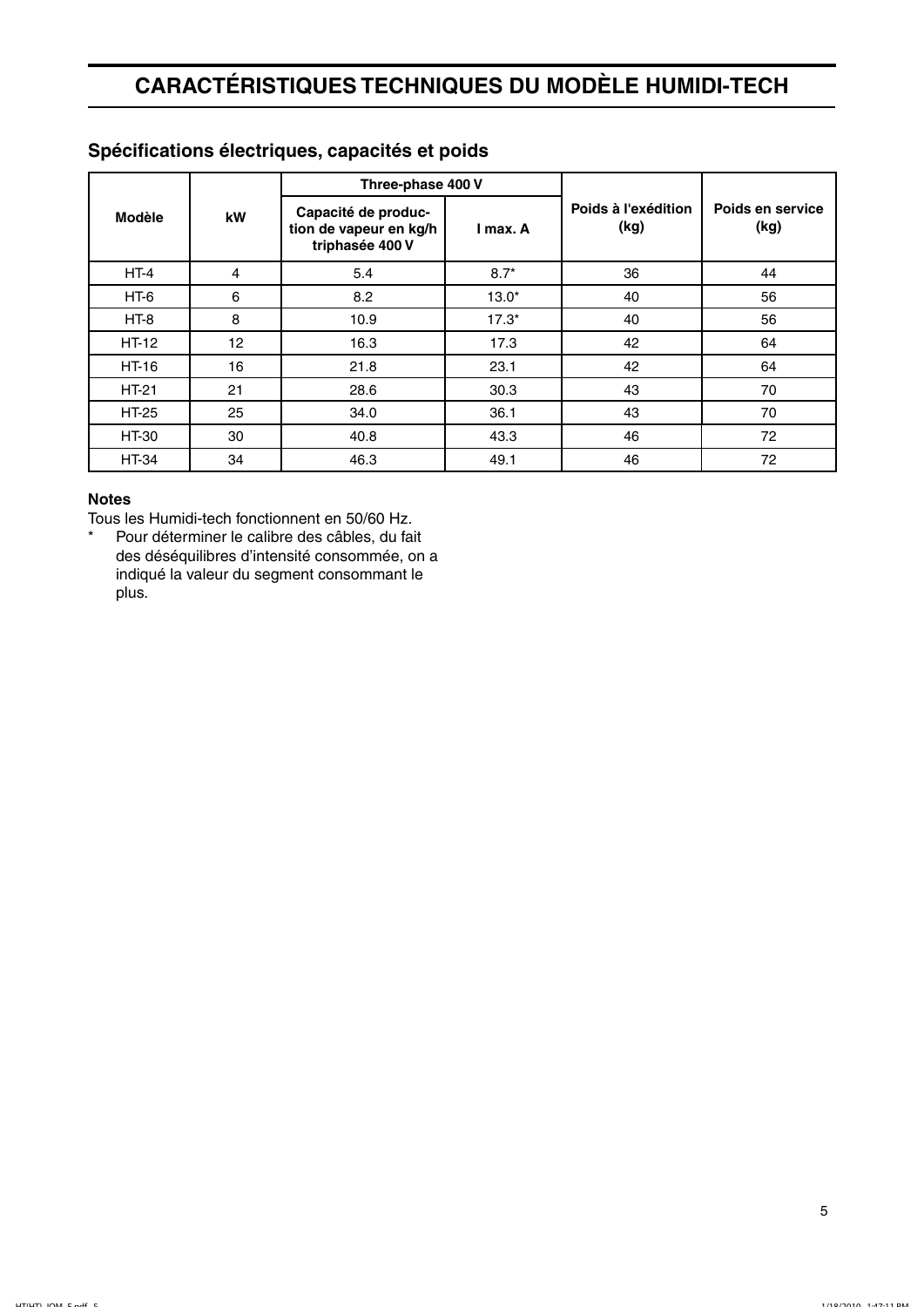#### Emplacement et montage de l'humidificateur

L'humidificateur Humidi-tech est concu pour être fixé au mur à l'aide d'une vis tire-fond : il doit être installé à proximité d'un système de ventilation.

Le choix de l'emplacement est déterminé par les critères suivants :

- Accès proche d'une gaine de ventilation
- Raccordements à l'électricité et à la plomberie
- Dégagements nécessaires
- · Siphon externe approprié

L'alimentation électrique, la tuyauterie d'eau d'appoint et la tuyauterie de vidange doivent être également prises en considération. Les branchements électriques se font à l'angle arrière droit inférieur ou supérieur de l'appareil. Les raccordements à l'eau d'appoint et à l'eau de vidange sont prévus à l'angle arrière gauche inférieur.

Lors du montage sur un mur à entretoises (distance de 406 mm du centre d'un montant à l'autre), localiser les montants et positionner les vis tire-fond de manière à ce que chacune d'elles (espacée de 406 mm de la suivante) soit centrée sur un montant. Marquer l'emplacement des trous et percer des avant-trous de 6 mm de diamètre à l'aide du gabarit de montage figurant sur le carton de l'humidificateur Humidi-tech. Fixer le cadre sur le mur avec les vis tire-fond fournies.

Pour le montage sur un mur de parpaing creux ou de béton coulé, positionner le gabarit et marquer l'emplacement des trous. Percer les avant-trous nécessaires pour deux boulons à ailettes de 10 mm ou deux pièces d'ancrage en plomb pour boulons mécaniques de 10 mm. Fixer le châssis en place.

#### Dégagement recommandé

Afin de pouvoir effectuer l'entretien recommandé. assurer les dégagements indiqués ci-dessous :



#### Tuyauterie de l'Humidi-tech

La tuyauterie d'eau d'appoint doit être formée d'un matériau conforme aux normes de plomberie (cuivre, acier ou plastique). Le raccordement final sera de taille DN10 (3/8"). Si l'on souhaite éviter les coups de bélier, installer un régulateur de pression. La pression d'arrivée d'eau doit se situer entre 175 kPa et 550 kPa.

La tuyauterie d'évacuation doit être conforme aux normes de plomberie (cuivre, acier ou plastique pouvant résister à une température minimum de 100 °C). Si la vidange par gravité n'est pas possible, utiliser une petite pompe. (N° Réf. DRISTEEM 400281).

Le raccordement final sera de taille DN20 (3/4") pour le raccord de vidange et la vidange plateau. Cette dimension ne doit pas être réduite. (Voir les configurations de la tuyauterie d'évacuation sur les figures aux pages suivantes.) La cuve de vidange doit être raccordée séparément de la vidange plateau afin d'empêcher le retour d'eau de vidange dans l'armoire de l'humidificateur, voir illustration.

Poser un raccord à l'arrivée d'eau, comme illustré sur les schémas aux deux pages suivantes, afin de permettre la dépose du réservoir.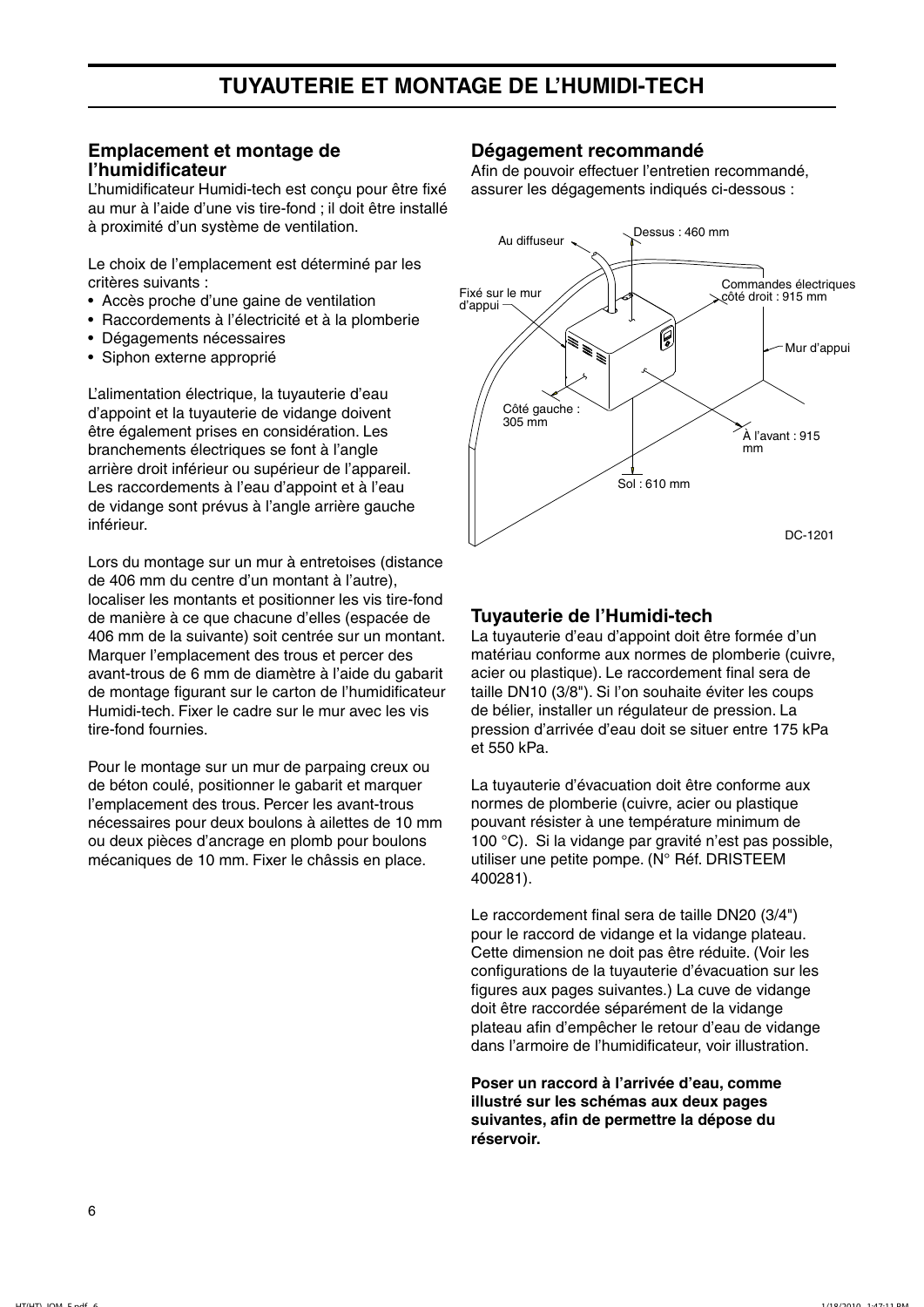#### Vue d'ensemble de la tuyauterie (eau du robinet) de l'Humidi-tech



#### **Remarques:**

- · Décaler l'humidificateur de l'entonnoir ou de la bouche de mise à l'égout pour éviter la montée de bouffées de vapeur dans l'armoire.
- Les lignes en pointillés indiquent un montage effectué par un installateur.
- · L'arrivée d'eau est placée à plus de 25 mm au-dessus de l'orifice d'écoulement du trop-plein d'écumage. éliminant la possibilité de retour d'eau ou de siphonnage du réservoir. Aucun autre dispositif de prévention du retour d'eau n'est nécessaire, toutefois les codes en viqueur prévaudront.
- · Installer un raccord à l'arrivée d'eau, pour permettre la dépose du réservoir, voir illustration.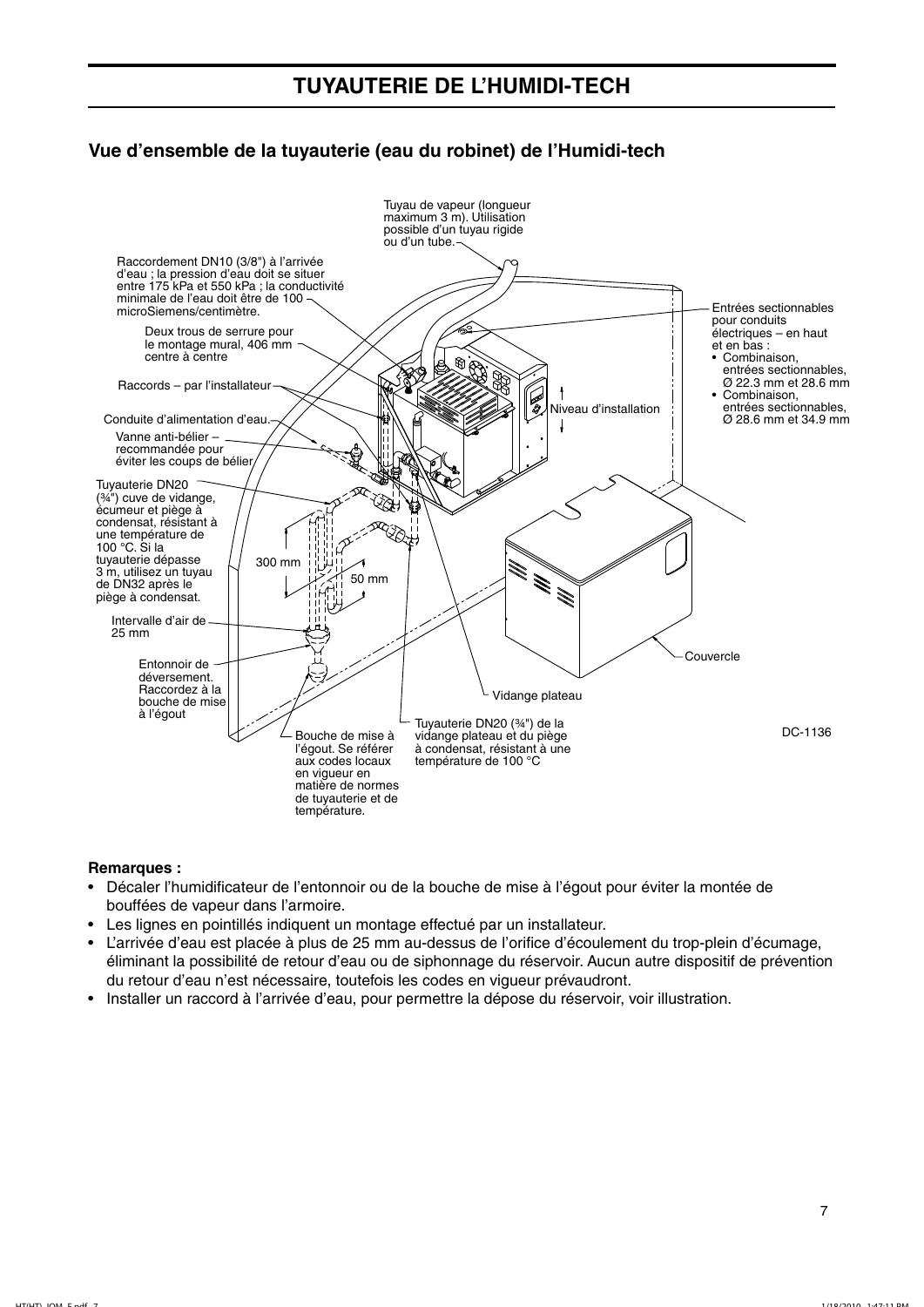#### Vue d'ensemble de la tuyauterie de l'Humidi-tech (eau déminéralisée ou traitée par osmose inverse)



#### **Remarques:**

- Décaler l'humidificateur de l'entonnoir ou de la bouche de mise à l'égout pour éviter la montée de bouffées de vapeur dans l'armoire.
- Les lignes en pointillés indiquent un montage effectué par un installateur.
- L'arrivée d'eau est placée à plus de 25 mm au-dessus de l'orifice d'écoulement du trop-plein, éliminant la possibilité de retour d'eau ou de siphonnage du réservoir. En l'absence d'aucun autre dispositif de prévention du retour d'eau, les codes en vigueur prévaudront.
- Installer un raccord à l'arrivée d'eau pour permettre la dépose du réservoir, voir illustration.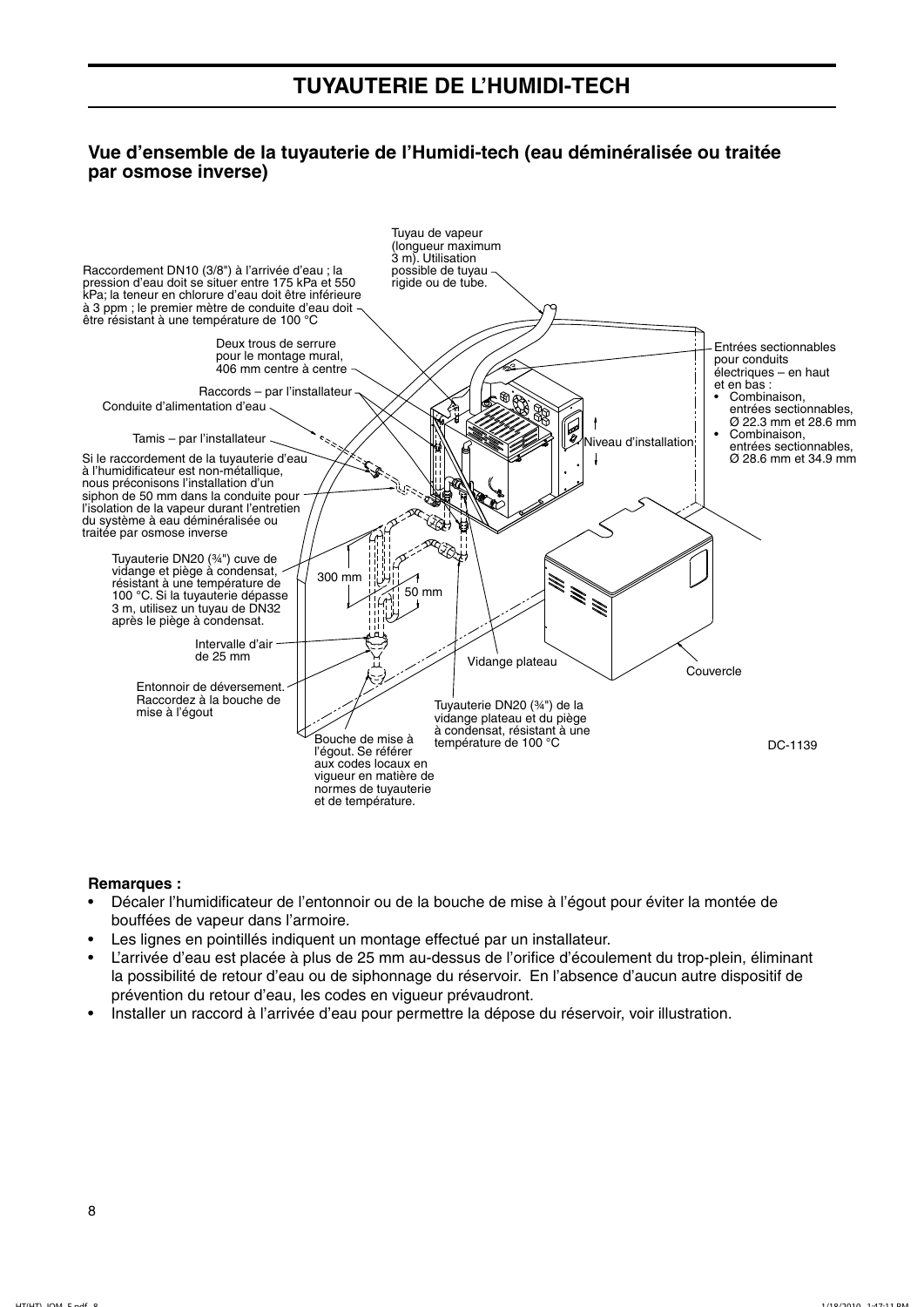#### Câblage de l'Humidi-tech

Tout câblage doit se conformer aux codes applicables et au schéma de câblage des humidificateurs Humidi-tech ou Humidi-tech DI. Les schémas se trouvent à l'intérieur du couvercle du panneau secondaire amovible, du côté droit de l'armoire de l'appareil. Les câbles d'alimentation électrique doivent être calibrés pour résister à une température de 105 °C.

Pour déterminer les normes en matière de câblage, de conduit et de débranchement par fusible, se référer à la charge maximale (I max. A) du courant figurant sur la plaque signalétique et utiliser les tableaux sur la page suivante.

Lors de la sélection du lieu d'installation de l'humidificateur Humidi-tech. éviter les endroits à proximité d'une source d'émissions électromagnétiques, comme un transformateur de distribution.

#### Normes de mise à la terre

La mise à la terre doit se faire par contact direct de métal à métal. Elle doit assurer une bonne mise à la masse des radiofréquences. Le fil de terre doit être de même calibre que le fil d'alimentation.

#### Raccordement du fil de masse du câble blindé à la borne de mise à la terre



Vue de profil droit de l'Humidi-tech

#### Remarque:

Pour assurer la compatibilité électromagnétique maximale, tous les systèmes de commande d'humidité, de température et d'écoulement d'air doivent être câblés à l'aide de câbles pleins blindés et multicolores avec un fil de masse pour le blindage. Ce fil doit être raccordé à la borne de terre et sa longueur doit être inférieure à 50 mm.

#### Normes de câbles installés sur site



#### Remarque:

Les câbles d'alimentation et les circuits de commande doivent passer par des conduits métalliques, chemin de câbles ou systèmes de gaines mis à la terre. réservés ou séparés.

#### Circuit triphasé 400 V

| A             | Calibre du<br>$c$ âble mm <sup>2</sup> | Calibre du câble<br>de mise à la<br>terre $mm2$ |
|---------------|----------------------------------------|-------------------------------------------------|
| $0 - 15.7$    | 2.5                                    | 2.5                                             |
| $15.8 - 21$   |                                        |                                                 |
| $21.1 - 27$   |                                        |                                                 |
| $27.1 - 37.5$ | 10                                     | 10                                              |
| $37.6 - 51$   | 16                                     | 16                                              |

#### Normes du fusible/coupe-circuit

| I max. A      | Intensité du coupe-circuit |
|---------------|----------------------------|
| $8.1 - 12.8$  | 16                         |
| $12.9 - 16$   | 20                         |
| $16.1 - 20$   | 25                         |
| $20.1 - 25.6$ | 32                         |
| $25.7 - 32$   | 40                         |
| $32.1 - 40$   | 50                         |
| $40.0 - 50.4$ | 63                         |

#### Remarque:

L'emploi de fusibles à semi-conducteurs est recommandé avec l'option SSR.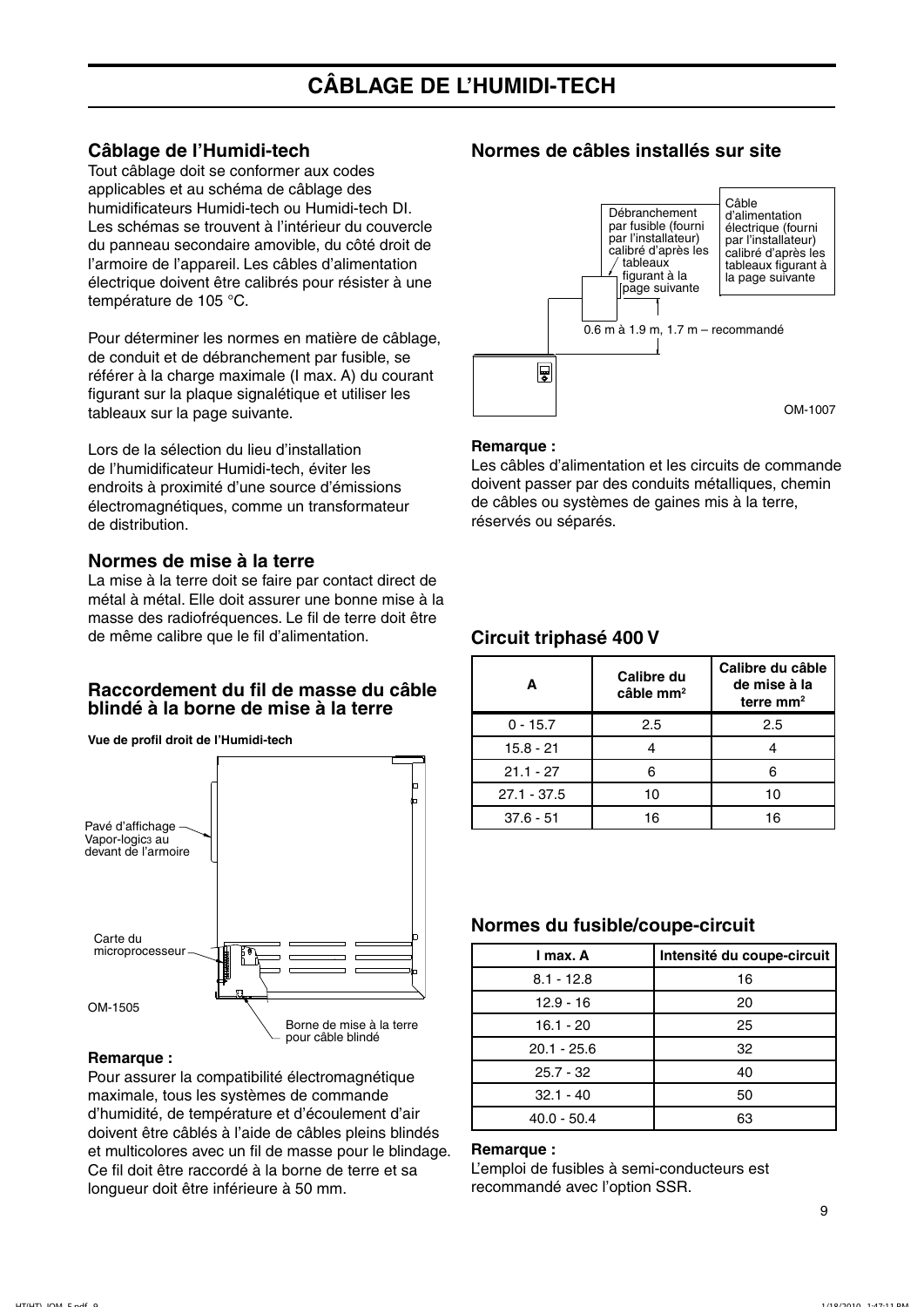#### Rampe simple sans évacuation de condensat



#### **Remarques:**

- · Utiliser un collier de serrage pour raccorder la sortie de vapeur au tuyau flexible. Utiliser un manchon souple et des colliers de serrage pour raccorder la sortie de vapeur à la tuyauterie.
- Les tuyaux à paroi mince se réchauffent plus vite que les tuyaux à paroi épaisse, réduisant ainsi les pertes de chaleur lors de la mise en marche.
- Le diamètre du tuyau rigide ou de la tuyauterie doit correspondre au diamètre de sortie de vapeur de l'Humidi-tech (DN40 ou DN50).
- Voir les tableaux de Portée maximale de vapeur et de Perte de vapeur à la page 13.
- Portée maximale de la rampe de diffusion (sans évacuation de condensat) :
	- DN40:13 kg/h
	- DN50: 25.8 kg/h
- Orienter la rampe de diffusion de manière à pointer les buses (orifices de vapeur) vers le haut.
- Lorsque le l'humidificateur est monté au-dessus du niveau de la rampe de diffusion, voir le schéma à la page 13.
- Le non-respect des consignes figurant sur cette page risque de soumettre l'humidificateur à des contre-pressions excessives. Celles-ci peuvent entraîner des crachotements de vapeur par les rampes de diffusion, des projections de vapeur dans les siphons ou provoquer des fuites dans les joints.

• Le tableau ci-dessous affiche les dimensions du kit rampe de diffusion/tuyau flexible et ce pour chaque modèle d'humidificateur. Ce kit comprend une rampe de diffusion, un tuyau flexible et un collier. Noter que les capacités des modèles HT-30 et HT-34 nécessitent des assemblages multi-tubes et par conséquent ne peuvent pas utiliser le kit rampe de diffusion/tuyau flexible. Pour les assemblages multi-tubes, voir les informations sur le Rapid-sorb à la page 12.

#### Dimensions du kit rampe de diffusion/ tuyau flexible par modèle

| <b>Modèles</b> | Kit rampe de<br>diffusion/tuyau flexible<br>avec collier                                                          | <b>Capacité</b><br>maximale du<br>tube diffuseur<br>(kq/h) |
|----------------|-------------------------------------------------------------------------------------------------------------------|------------------------------------------------------------|
| HT 4-8         | Kit DN40 (11/2") sans<br>évacuation                                                                               | 13                                                         |
| HT 12-16       | Kit DN40 $(1\frac{1}{2})$ avec<br>évacuation                                                                      | 25.8                                                       |
|                | Kit DN50 (2") sans<br>évacuation                                                                                  | 25.8                                                       |
| HT 21-25       | Kit DN50 $(2")$ avec<br>évacuation                                                                                | 38.6                                                       |
| HT 30-34       | Ces modèles nécessitent des assemblages<br>multi-tubes et ne peuvent pas être utilisés<br>avec le kit rampe/tuyau |                                                            |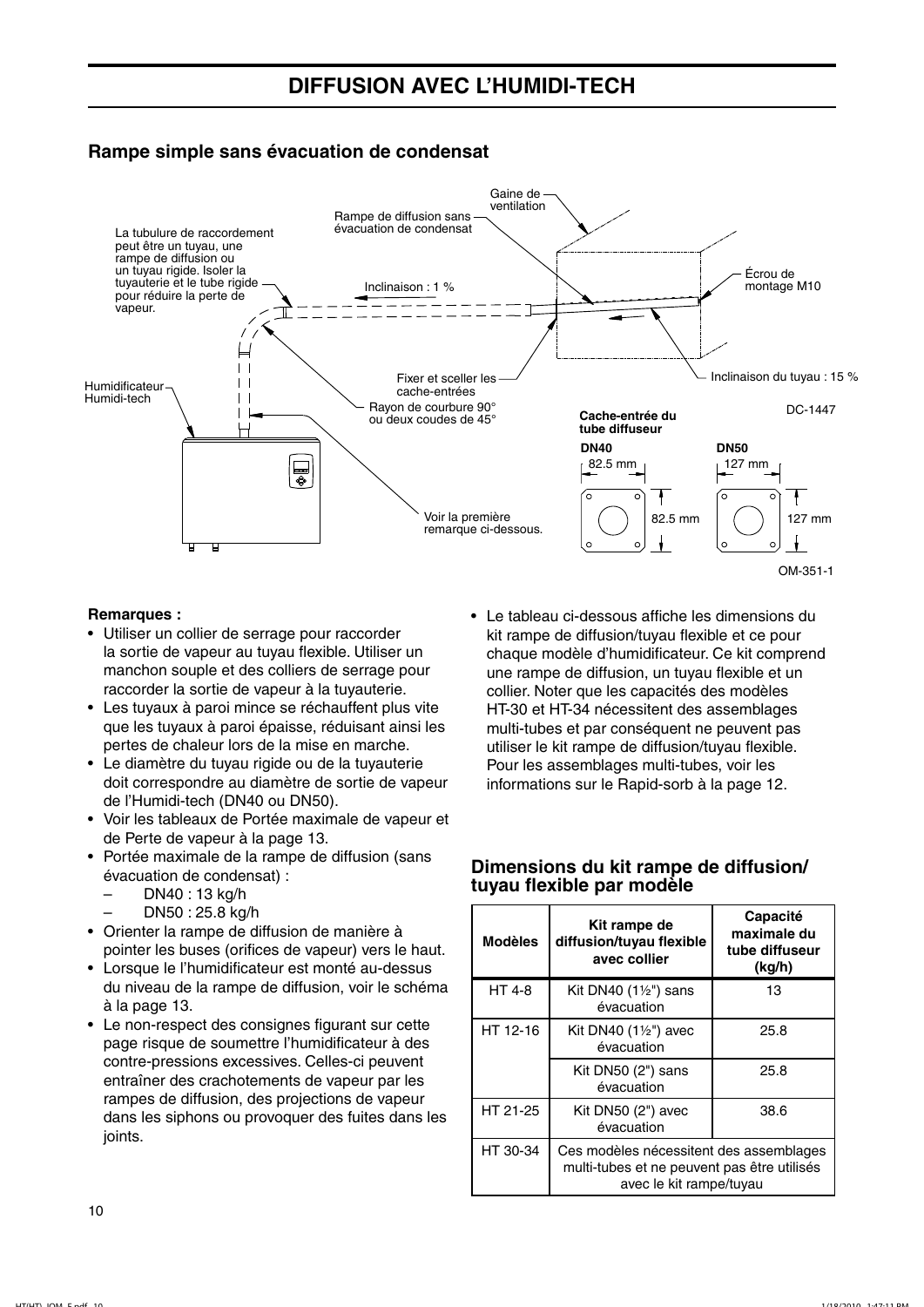#### Rampe simple avec évacuation de condensat





#### **Remarques:**

- Utiliser un collier de serrage pour raccorder la sortie de vapeur au tuyau flexible. Utiliser un manchon souple et des colliers de serrage pour raccorder la sortie de vapeur à la tuyauterie.
- Les tuyaux à paroi mince se réchauffent plus vite que les tuyaux à paroi épaisse, réduisant ainsi les pertes de chaleur lors de la mise en marche.
- Les diamètres du tuyau rigide ou de la tuyauterie doivent correspondre au diamètre de sortie de vapeur de l'Humidi-tech (DN40 ou DN50).
- · Voir les tableaux de Portée maximale de vapeur et de Perte de vapeur à la page 13.
- Portée maximale de la rampe de diffusion avec évacuation du condensat :
	- DN40: 25.8 kg/h
		- DN50:38.6 kg/h
- Orienter la rampe de diffusion de manière à ce que les buses (orifices de vapeur) soient pointées vers le haut
- Si l'on se sert d'une conduite d'évacuation du condensat, la rampe de diffusion doit avoir une inclinaison minimale de 1 %. La conduite d'évacuation du condensat doit avoir une inclinaison minimale de 2 % vers le cache-entrée. L'évacuation du condensat ne se produit pas quand le débit de vapeur est égal ou inférieur à 15 kg/h.
- Si l'humidificateur doit être monté au-dessus de la rampe de diffusion, se reporter au schéma à la page 13.
- Le non-respect des consignes figurant sur cette page risque de soumettre l'humidificateur à des contrepressions excessives. Celles-ci peuvent entraîner des crachotements de vapeur par les rampes de diffusion, des projections de vapeur dans les siphons ou provoquer des fuites dans les joints.
- Voir le tableau de dimensions de tuyauterie à la page précédente.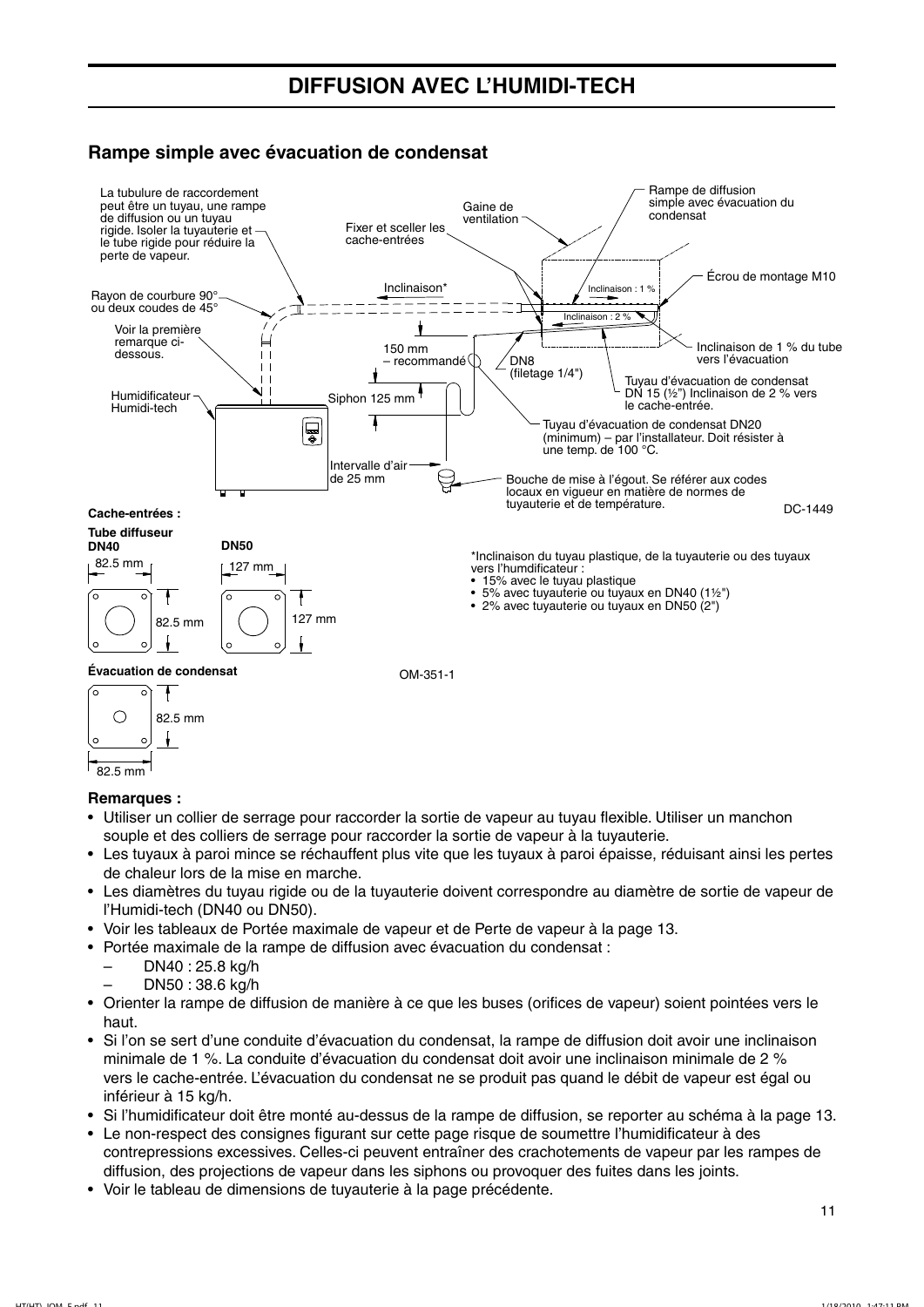## **DIFFUSION AVEC L'HUMIDI-TECH**

#### **Diffuseur Rapid-sorb**



#### **Remarques:**

- Utiliser un collier de serrage pour raccorder la sortie de vapeur au tuvau flexible. Utiliser un manchon souple et des colliers de serrage pour raccorder la sortie de vapeur à la tuyauterie.
- Les tuyaux à paroi mince se réchauffent plus vite que les tuyaux à paroi épaisse, réduisant ainsi les pertes de chaleur lors de la mise en marche.
- Les diamètres du tuyau rigide ou de la tuyauterie doivent correspondre au diamètre de sortie de vapeur de l'Humidi-tech (DN40 ou DN50).
- Voir les tableaux de Portée maximale de vapeur et de Perte de vapeur à la page 13.
- Positionner les rampes de diffusion perpendiculairement au flux d'air horizontal.
- Incliner le collecteur vers l'évacuation de condensat.
- · S'assurer que le collecteur et les tubes sont à l'équerre dans la gaine, en pente uniquement pour permettre l'inclinaison du collecteur.
- · Fixer le collecteur aux deux extrémités.
- Les lignes en pointillés indiquent un montage effectué par un installateur.
- · Dimensions de la rampe de diffusion :
	- **DN40**
	- **DN50**
- Si l'humidificateur doit être monté au-dessus du Rapid-sorb, se reporter au schéma à la page 13.
- Le non-respect des consignes figurant sur cette page risque de soumettre l'humidificateur à des contrepressions excessives. Celles-ci peuvent entraîner des crachotements de vapeur par les rampes de diffusion, des projections de vapeur dans les siphons ou provoquer des fuites dans les joints.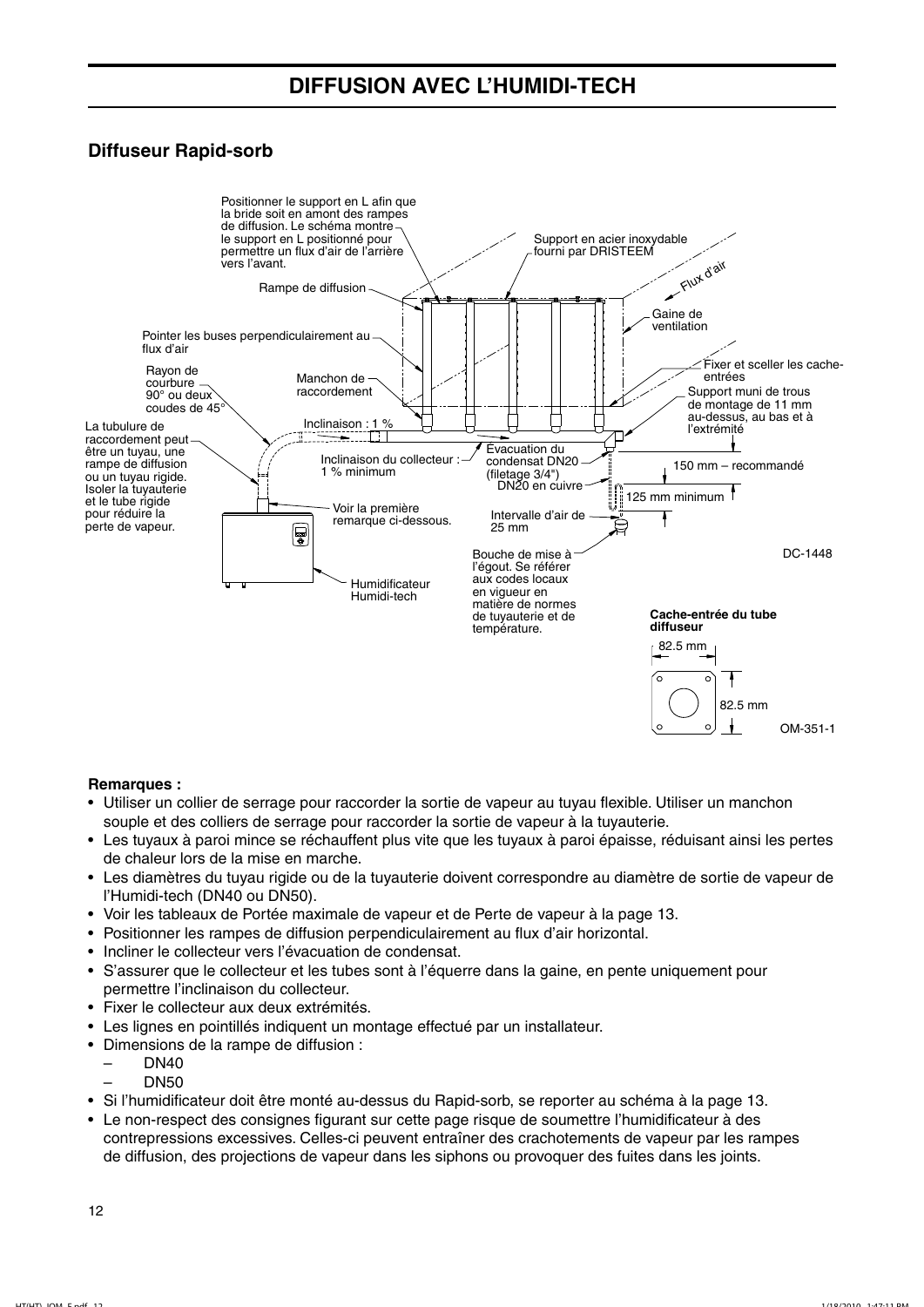## **DIFFUSION AVEC L'HUMIDI-TECH**

#### Installation du té d'égouttement

Installer un té d'égouttement, voir illustration ci-dessous, lorsque l'humidificateur est monté plus haut que le dispositif de diffusion, lorsque le tuvau de raccordement ou la tuvauterie doit passer au-dessus d'une obstruction, ou lorsque le tuyau de raccordement est trop long. **IMPORTANT**: Utiliser des supports pour éviter les affaissements et les points surbaissés



#### Portée maximale de vapeur et longueur de raccordement de tube et tuyauterie\*

| Tuyau de vapeur      |                                                |                               |                                        | Tubulure en acier inoxydable ou en cuivre et<br>tube en acier de taille 40 |                                                       |
|----------------------|------------------------------------------------|-------------------------------|----------------------------------------|----------------------------------------------------------------------------|-------------------------------------------------------|
| Ø int. Tuyau<br>(DN) | Capacité de pro-<br>duction maximale<br>(kg/h) | Longueur<br>maximale**<br>(m) | Calibre de tube<br>ou tuyau***<br>(DN) | Capacité de pro-<br>duction maximale<br>(kg/h)                             | Longueur maxi-<br>male développée <sub>+</sub><br>(m) |
| 40                   | 68                                             | з                             | 40                                     | 68                                                                         | 6.1                                                   |
| 50                   | 113                                            | ຈ                             | 50                                     | 100                                                                        | 9.2                                                   |

#### **Remarques:**

Données établies pour une perte de charge totale de 1245 Pa dans un tube/tuyau.

 $\star\star$ Longueur maximale recommandée : 3 m. Des distances plus longues risquent de produire des angulations ou des points surbaissés.

 $***$ Isoler le tube ou tuyau afin de minimiser la perte de capacité et l'efficacité.

La longueur développée est égale à la longueur mesurée à laquelle on ajoute 50 % de la longueur mesurée, pour  $\ddagger$ prendre en compte les raccords du tube.

#### Perte de vapeur due au raccordement de tube et tuyauterie

|                    | Perte de vapeur<br>Taille nominale de |            |                          | Épaisseur   |
|--------------------|---------------------------------------|------------|--------------------------|-------------|
| <b>Description</b> | tuyau rigide ou tube                  | Non isolée | <b>Isolée</b>            | d'isolation |
|                    | <b>DN</b>                             | kg/h/m     | kg/h/m                   | mm          |
| Tuyauterie         | 40                                    | 0.220      | $\overline{\phantom{a}}$ | $- -$       |
|                    | 50                                    | 0.300      | $\overline{\phantom{a}}$ | $- -$       |
| Tuyauterie         | 40                                    | 0.164      | 0.030                    | 50          |
|                    | 50                                    | 0.210      | 0.037                    | 50          |
|                    | 40                                    | 0.330      | 0.030                    | 50          |
| Tube rigide        | 50                                    | 0.380      | 0.037                    | 50          |

#### **Remarques:**

Ces données sont établies sur la base des conditions suivantes : température ambiante 27 °C, isolation en fibre de verre, tuyauterie en cuivre et tube taille 40.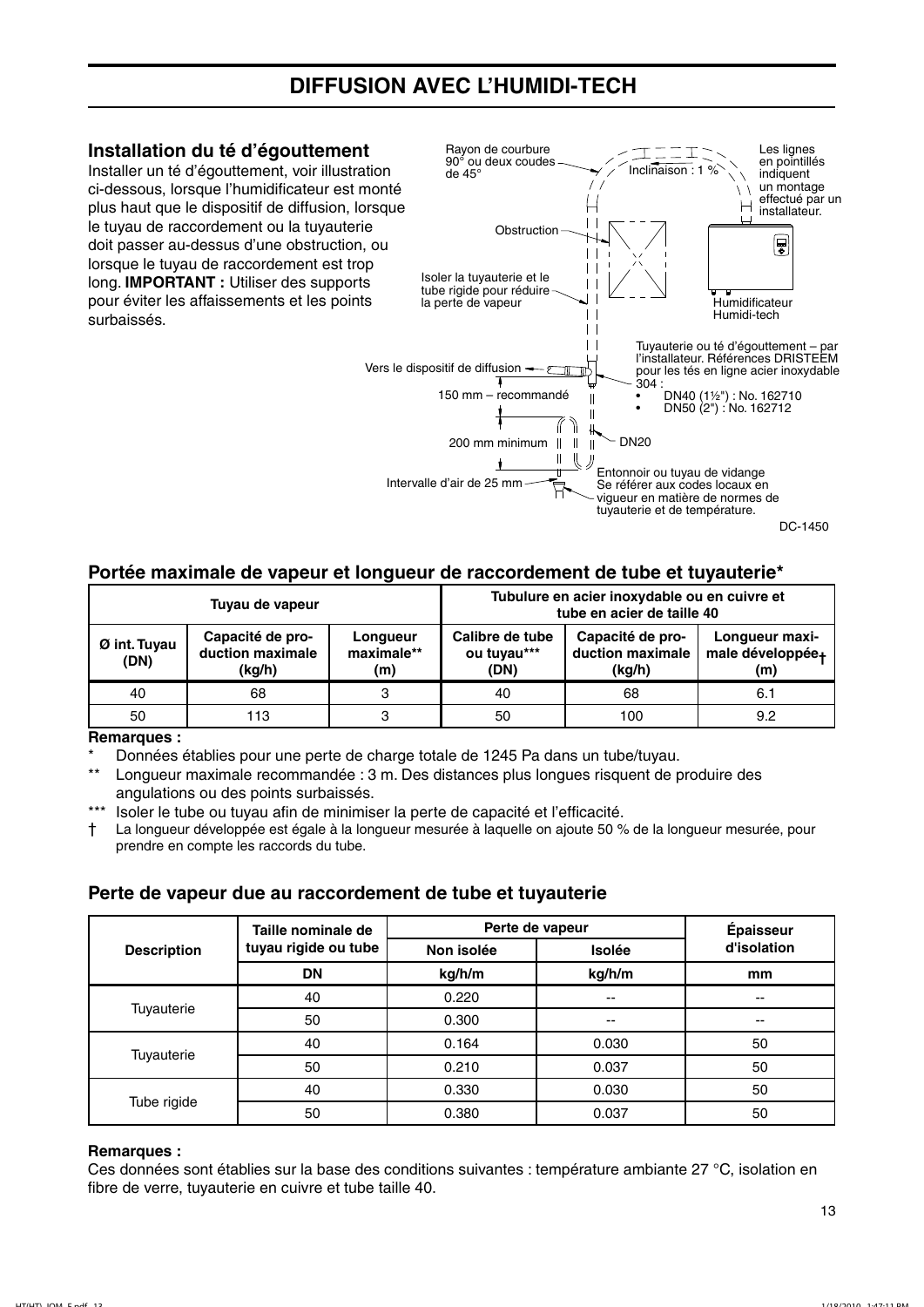## MISE EN SERVICE ET FONCTIONNEMENT DE L'HUMIDI-TECH

#### **Introduction**

Une fois le système correctement installé, la tuyauterie d'eau raccordée et l'alimentation électrique branchée. l'humidificateur est prêt à être mis en service.

#### Procédure de mise en service et de vérification

#### **Montage**

Au cours du montage et avant de procéder au remplissage, s'assurer que l'unité est à niveau et qu'elle est fixée correctement.

#### **Tuvauterie**

Vérifier que les recommandations de raccordement de tuyauterie sont respectées et que la pression d'eau est présente.

• Tuyauterie d'eau d'appoint – eau du robinet (Modèles Humidi-tech)

Utiliser une eau d'appoint chaude ou froide. Si e niveau de pression d'eau dépasse 415 kPa et/ou pour éviter les coups de bélier, installer un régulateur de pression ou une vanne anti-bélier. Bien que l'Humidi-tech dispose de son propre intervalle d'air de 25 mm, certaines réglementations locales requièrent un dispositif de prévention de retour de d'eau.

Important : La pression d'eau minimale est de 175 kPa.

· Tuyauterie d'eau d'appoint - eau déminéralisée (Modèles Humidi-tech)

Pour cet appareil, la régulation électronique par sonde est remplacée par une vanne à flotteur. Un interrupteur à flotteur assure la protection de l'élément chauffant au cas où le niveau d'eau serait trop bas ; on le trouve sur tous les humidificateurs DI. Le schéma de câblage se trouve à l'intérieur du couvercle du panneau électrique.

#### **Alimentation électrique**

Vérifier les raccordements électriques avant la mise en service.

Ne pas retirer le couvercle du panneau électrique ou de l'appareil de chauffage aussi longtemps que l'appareil est sous tension. La sécurité avant tout.

- Vérifier que les câbles électriques sont raccordés d'après la réglementation en vigueur et le schéma de câblage de l'Humidi-tech. Le schéma des raccordements externes se trouve dans le sachet contenant le guide.
- Vérifier que tous les composants montés sur le rail DIN sont fixés solidement.
- Vérifier le serrage de toutes les vis des bornes du bloc d'alimentation aux éléments chauffants. Voir le tableau de couples de serrage à la page 17.
- · Vérifier que tous les prises situées sous le couvercle de l'humidificateur sont bien branchées.

**ATTENTION : Les procédures de mise en service** ne doivent être effectuées que par un électricien qualifié.

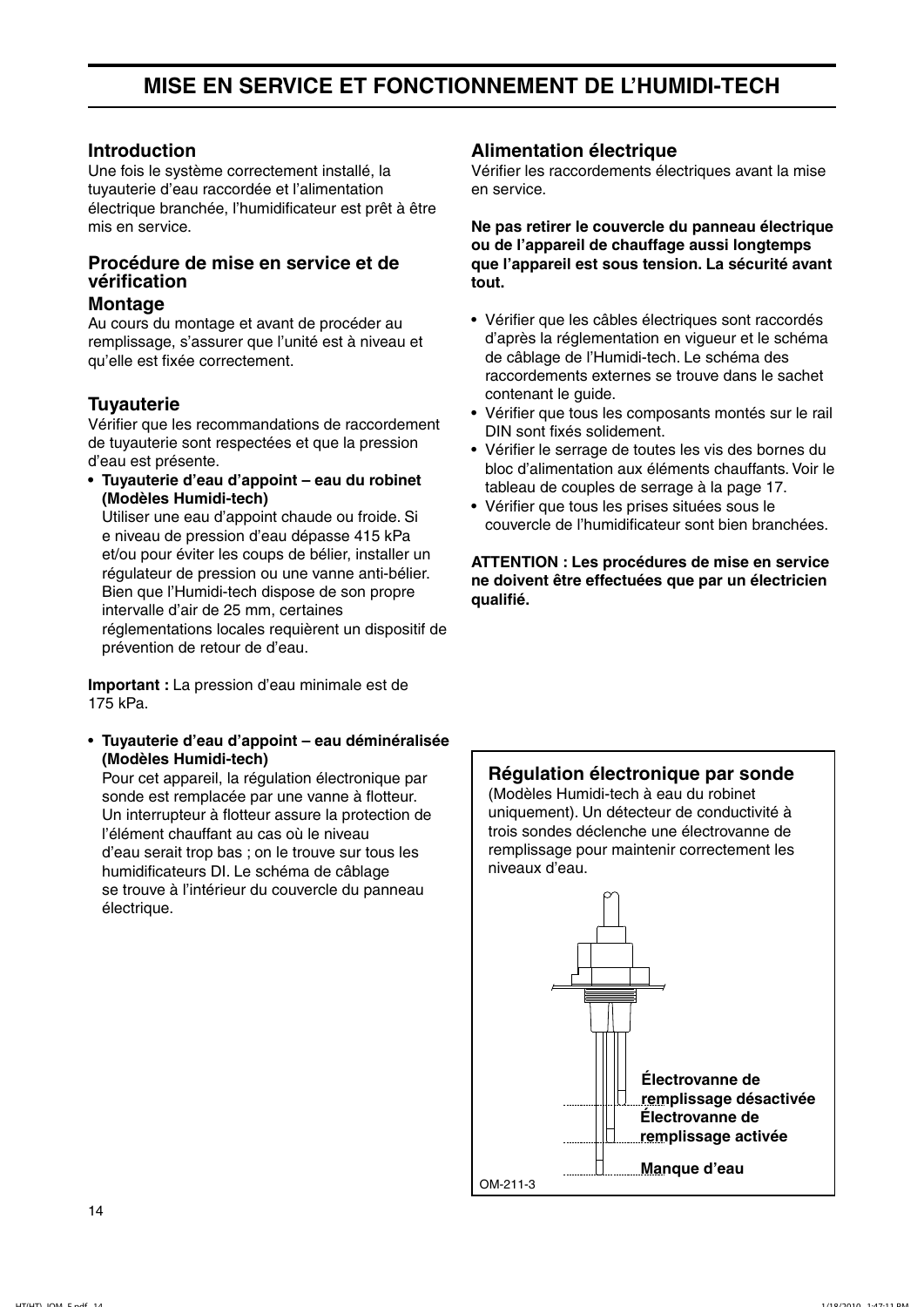## MISE EN SERVICE ET FONCTIONNEMENT DE L'HUMIDI-TECH

#### **Commande Vapor-Iogics**

Vapor-logica est le régulateur standard de l'Humidi-tech. Pour plus d'informations sur le fonctionnement du microprocesseur du Vapor-logica, se référer au Manuel d'installation, de fonctionnement et d'entretien du Vapor-logic3

#### Mise en service et vérification du système de commande

- 1. Vérifier que la mise à la masse est correcte et que la prise de terre fournie est homologuée.
- 2. S'assurer que le signal de commande connecté au système Vapor-logic3 est compatible avec le programme du Vapor-logics. Identifier le code du programme du Vapor-logic3 sur le schéma de câblage. Se référer au manuel du Vapor-logic3 pour déchiffrer le code à l'aide de la description dans la nomenclature.
- 3. Vérifier que tous les câbles sont raccordés conformément au schéma de câblage.
- 4. Vérifier que la position des raccords en dérivation J17, J18 et J19 sur la carte du Vapor-logic3 est conforme au schéma de câblage. Se référer au manuel du Vapor-logics pour déterminer les emplacements.
- 5. Vérifier que le pavé d'affichage est monté sur l'Humidi-tech, le câble modulaire étant éloigné des circuits haute tension et raccordé au connecteur femelle J2 sur la carte de commande.
- 6. Ouvrir l'arrivée d'eau. Vérifier que la vanne de vidange est fermée.
- 7. Mettre sous tension. Le pavé affiche l'introduction du Vapor-logic3 puis passe en mode AUTO.
- 8. Le système déclenche le remplissage du réservoir avec de l'eau. Le pavé affiche « Remplissage » dans le cadre des informations sur l'écran à vide.
- 9. L'entrée de la commande de flux d'air doit être sur arrêt.
- 10. L'entrée de l'hygrostat à limite élevée doit être sur arrêt ou le transmetteur de limite haute du système de commande du volume d'air variable (VAV) doit être raccordé.
- 11. Une quantité d'eau suffisante dans le réservoir, la fermeture de la commande de flux d'air, la fermeture de l'hygrostat à limite élevée et une demande d'humidité activeront la production de chaleur. Si le réservoir ne contient pas d'eau et que la production de chaleur est activée par le système de commande Vapor-logic3, une panne sérieuse se produira. Mettre immédiatement le système hors tension et vérifier que tous les raccordements de câble sont conformes aux instructions figurant dans le manuel et dans le schéma de câblage de l'appareil.
- 12. Pendant le fonctionnement normal, le pavé affiche l'état opérationnel de l'humidificateur. Voir le manuel du Vapor-logic3 pour les instructions sur la modification des paramètres opérationnels.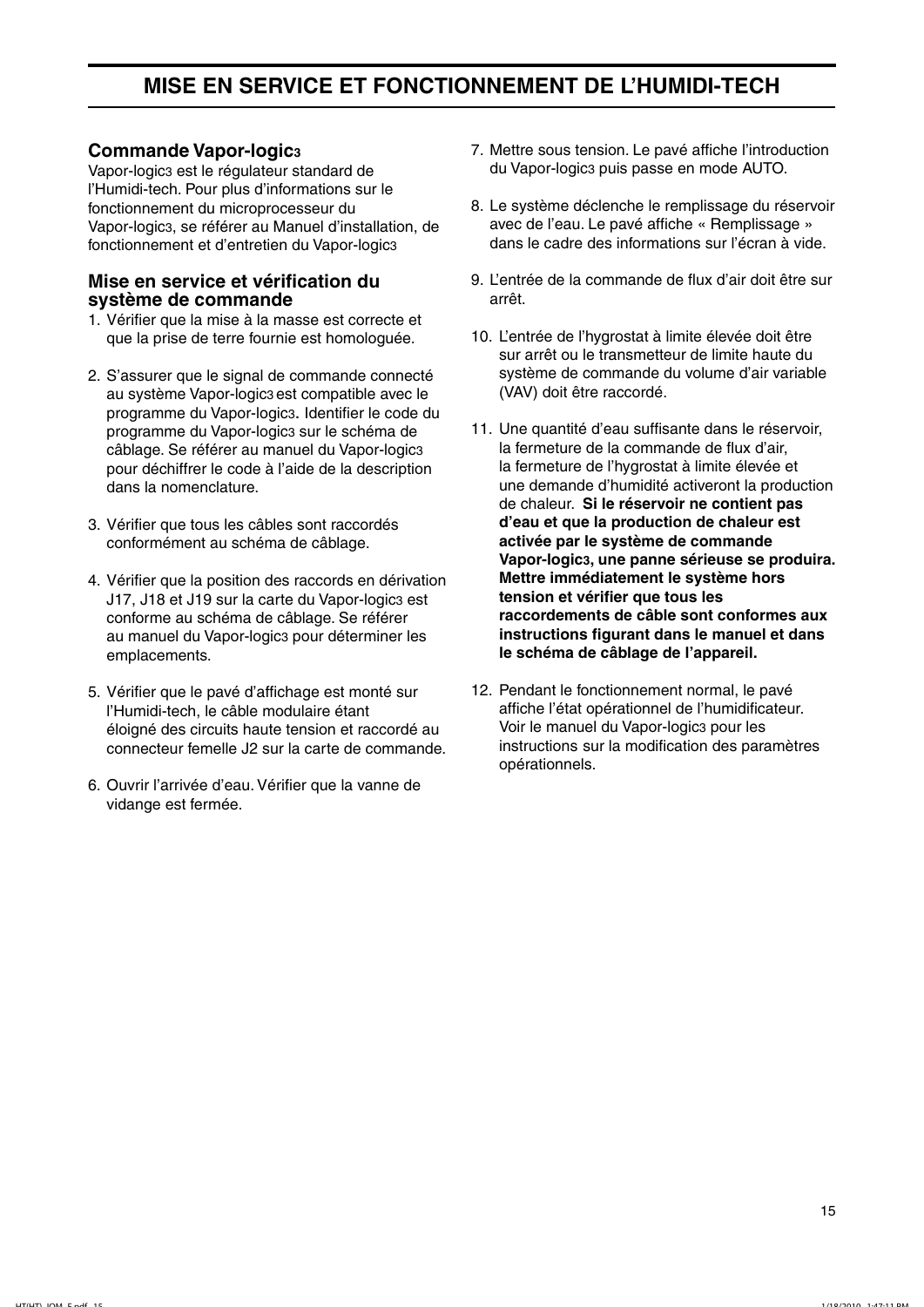Le meilleur moven de déterminer la fréquence d'entretien d'un système particulier est de retirer le couvercle et de l'inspecter après les trois premiers mois de service. L'eau potable comporte une quantité de sels minéraux et divers autres matériaux variant en fonction du lieu. Les différences de qualité de l'eau, associées au nombre d'heures de fonctionnement et de cycles de service, détermineront un programme d'entretien spécifique.

#### La qualité de l'eau fait une grande différence

- 1. Une eau de dureté modérée ou faible
	- (35 à 170 mg/l) nécessite :
	- Un nettoyage annuel
	- · Un écumage régulier
- 2. Une eau à forte teneur en sels minéraux (plus de 170 mg/l) nécessite :
	- · Une fréquence de nettoyage déterminée par nombre d'utilisations et la qualité de l'eau
	- Un écumage régulier
	- Des cycles périodiques de vidange et de rincage
- 3. Une eau déminéralisée ou traitée par osmose inverse (modèles Humidi-tech DI) nécessite :
	- Aucun nettoyage régulier (des inspections régulières sont recommandées)
	- Aucun écumage ou cycle de vidange et rincage
	- Une vérification régulière du fonctionnement correct de l'équipement de traitement d'eau. La présence de chlorures dans une eau déminéralisée incorrectement traitée entraînera éventuellement une corrosion par pigûres et la défaillance du réservoir et de ses composants.
- 4. Afin de réduire l'accumulation de sels minéraux à l'intérieur de la chambre d'évaporation, il est conseillé d'adoucir l'eau d'appoint. (Des solides comme la silice ne sont pas éliminés lors du processus d'adoucissement de l'eau.)

#### Modèles à eau du robinet (Humidi-tech) Écumage, vidange et rinçage

- 1. L'écumage élimine la plupart des impuretés à la surface de l'eau, assurant ainsi la tension superficielle nécessaire et une ébullition uniforme. L'écumage retire la plupart des contaminants entraînés qui n'ont pas encore eu le temps de se précipiter sous forme de tartre.
- 2. La vidange et le rinçage éliminent les contaminants entraînés et facilitent l'évacuation des contaminants précipités comme le tartre et la silice.

#### Entretien et inspection des modèles à eau du robinet

- 1. Retirer la chambre d'évaporation
	- · Retirer les deux attaches de chaque côté de l'armoire (voir figure ci-dessous)
	- · Déposer l'armoire.
	- Ne pas retirer le couvercle du panneau électrique ou de l'appareil de chauffage aussi longtemps que l'appareil est sous tension. La sécurité avant tout.
	- Si un caisson de ventilation est monté directement au-dessus de l'Humidi-tech, retirer d'abord le couvercle du caisson avant d'enlever le couvercle de l'appareil.
	- Si le réservoir est chaud, le faire refroidir en déplaçant le levier de la vanne situé derrière la vanne de vidange sur la position manuelle - l'électrovanne de remplissage fera circuler de l'eau froide dans le réservoir jusqu'à ce que celui-ci atteigne une température permettant la manipulation.
	- Arrêter l'arrivée d'eau.
	- Couper l'alimentation électrique.
	- Attendre la vidange complète du réservoir.
	- · Débrancher la conduite de remplissage du côté alimentation de l'électrovanne de remplissage.
	- Débrancher les prises électriques entre les composants du réservoir et l'arrière du panneau électrique (celles-ci comprennent : la prise électrique, le bouchon de remplissage, le bouchon de vidange, le bouchon indicateur du niveau d'eau, le détecteur de température du réservoir et le déclencheur thermique). POUR LES DÉBRANCHER, IL SUFFIT DE TIRER SUR LE BOÎTIER DES PRISES. NE PAS TIRER SUR LES CORDONS OU CÂBLES **ÉLECTRIQUES.**
	- · Débrancher le raccord du tuyau de vidange sur l'angle arrière gauche du plateau.
	- Débrancher le tuyau d'alimentation en vapeur du haut du réservoir.
	- Soulever le pied du réservoir au-dessus de la bride du châssis et faire coulisser le réservoir vers l'avant pour le retirer

#### Vue détaillée du bouchon à vis



OM-778-3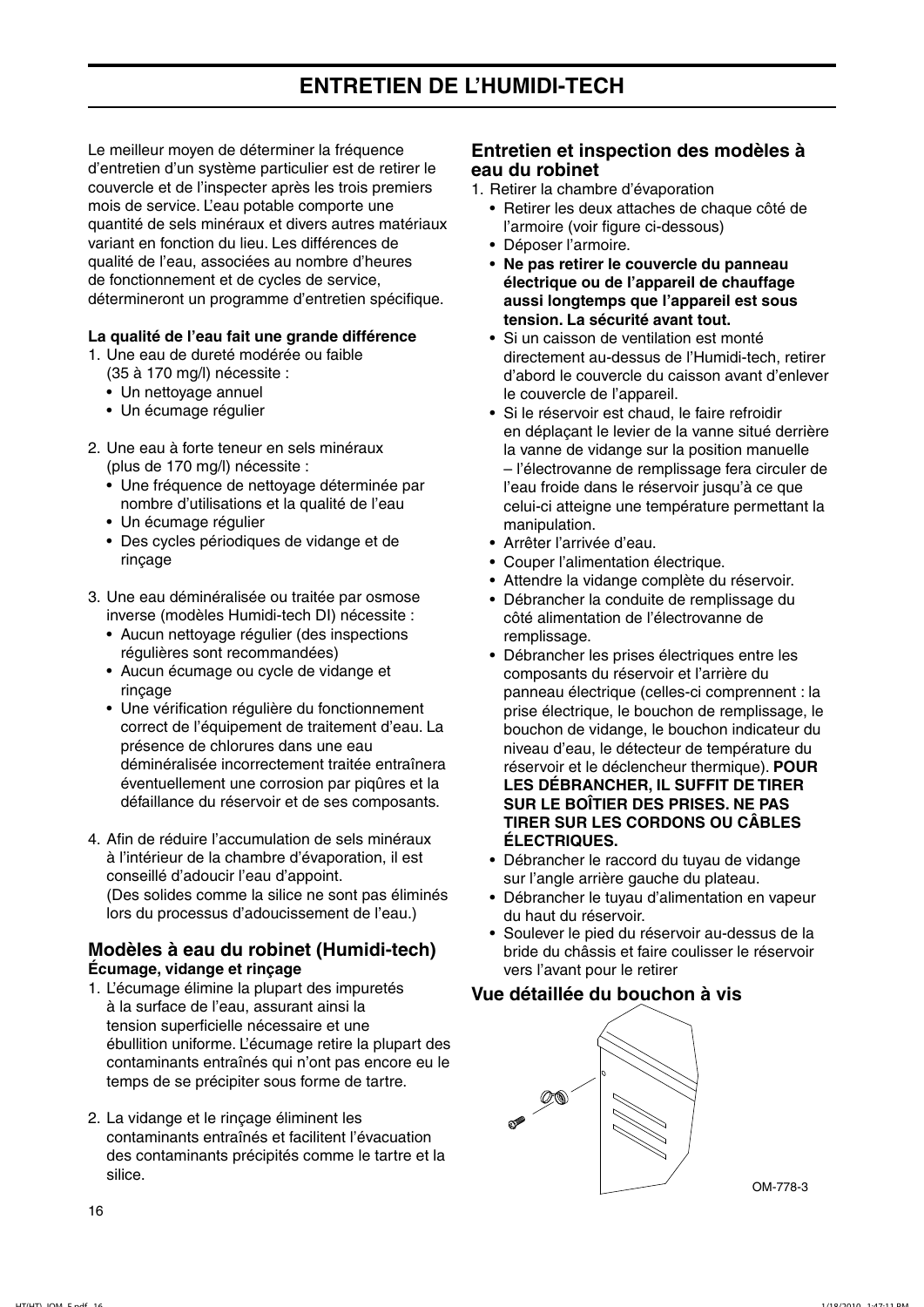#### Modèles Humidi-tech à eau du robinet (suite)

- 2. Desserrer les quatre boulons du couvercle et détacher ce dernier du réservoir.
- 3. Nettoyer l'intérieur du réservoir à l'aide d'une spatule ou autre instrument plat similaire.
- 4. Débrancher la fiche de raccordement à la sonde. Laisser le fil de terre connecté au réservoir. Dévisser la tige de la sonde et nettoyer le boîtier de la sonde en plastique, en s'assurant que tous les passages sont dégagés. Nettoyer les tiges de sonde avec de la paille de fer ou autre matériau modérément abrasif similaire. Vérifier que le boîtier de la sonde en plastique composite ne présente aucun signe de fissure, rugosité ou détérioration. Si c'est le cas, le remplacer.
- 5. Installer la sonde et la fiche de raccordement à la sonde. Vérifier que le câble de mise à la terre est raccordé au réservoir.
- 6. Fixer le couvercle de la chambre, en veillant à ce que le joint d'étanchéité soit bien installé et la chambre fermée hermétiquement.
- 7. Remonter la chambre d'évaporation.
	- Rebrancher la conduite de remplissage.
	- Rebrancher les prises électriques (les prises ont des codes couleurs).
	- Rebrancher le raccord du tuyau de vidange.
	- Rebrancher le tuyau de vapeur.

8. Vérifier les raccordements électriques.

- Vérifier que tous les composants montés sur le rail DIN sont fixés solidement.
- Vérifier le serrage de toutes les vis des bornes du bloc d'alimentation aux éléments chauffants. Voir le tableau de couples de serrage sur cette page.
- Vérifier que tous les prises situées sous le couvercle de l'humidificateur sont bien branchées.
- 9. Remettre le levier de la vanne de vidange en position AUTO.
- 10. Ouvrir l'arrivée d'eau.
- 11. Mettre l'appareil sous tension.

#### Mise à l'arrêt en fin de saison

- 1. Mettre l'appareil hors tension.
- 2. Déposer l'armoire.
- 3. Arrêter l'arrivée d'eau de la vanne d'eau d'appoint.
- 4. Vidanger la chambre d'évaporation et nettover si nécessaire (voir la rubrique « Inspection et entretien » à la page précédente).
- 5. Remonter l'armoire.
- 6. Garder la chambre au sec, couper le courant et fermer la vanne de remplissage jusqu'à la saison suivante.

#### Couples de serrage de l'Humidi-tech

| Emplacement de la vis ou de la borne  | Couple de<br>serrage        |        |
|---------------------------------------|-----------------------------|--------|
| Bloc d'alimentation                   | 1.8 Nm                      |        |
| Contacteur                            | 1.8 Nm                      |        |
| Écrou d'élément<br>chauffant          | Écrou 8.5 mm                | 2.2 Nm |
|                                       | Écrou 9.5 mm                | 2.8 Nm |
|                                       | Câble 10 mm <sup>2</sup>    | 4.0 Nm |
| Borne du câble<br>d'élément chauffant | Câble 6 mm <sup>2</sup>     | 2.8 Nm |
|                                       | Câble $<$ 6 mm <sup>2</sup> | 2.2 Nm |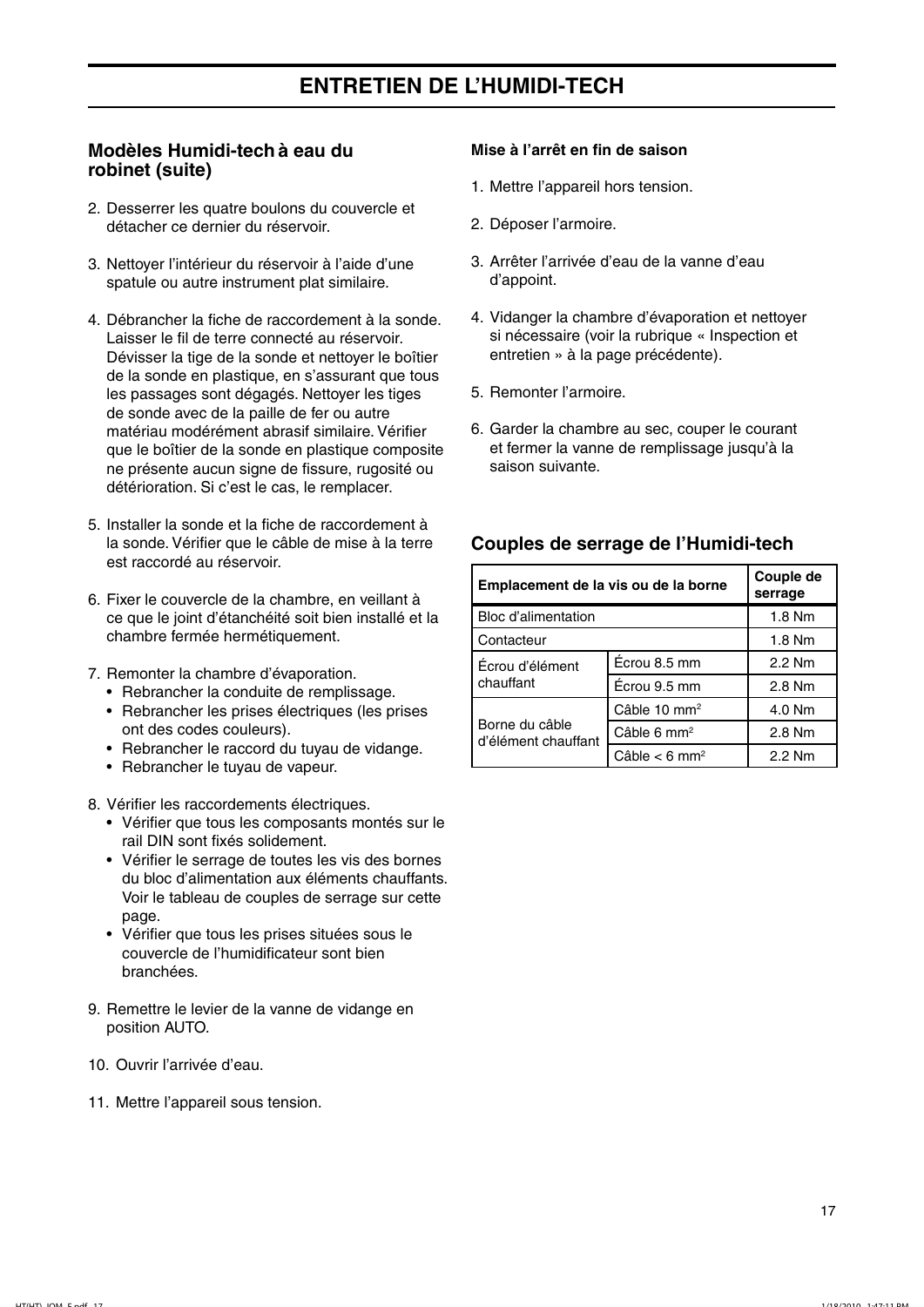#### Modèles à eau déminéralisée (Humidi-tech DI)

L'Humidi-tech DI utilise de l'eau déminéralisée ou traitée par osmose inverse. Comme ces types d'eaux sont exempts de sels minéraux, le nettovage de la chambre d'évaporation n'est pas nécessaire. Cependant, certaines procédures d'entretien doivent être suivies pour maintenir l'appareil en bon état de fonctionnement.

#### Inspection et l'entretien

1. Retirer la chambre d'évaporation.

- · Retirer les deux attaches de chaque côté de l'armoire.
- · Déposer l'armoire.
- Ne pas retirer le couvercle du panneau électrique ou de l'appareil de chauffage aussi longtemps que l'appareil est sous tension. La sécurité avant tout.
- Si un caisson de ventilation est monté directement au-dessus de l'Humidi-tech, retirer le couvercle du caisson avant d'enlever le couvercle de l'appareil.
- · Si le réservoir est chaud, le laisser refroidir en ouvrant la vanne à bille manuelle sur le côté. La vanne à flotteur s'ouvrira pour permettre à l'eau fraîche de s'écouler dans le réservoir jusqu'à ce que celui-ci atteigne une température permettant la manipulation.
- · Arrêter l'arrivée d'eau.
- Couper l'alimentation électrique.
- · Attendre la vidange complète du réservoir.
- · Débrancher la conduite de remplissage au raccord de remplissage.
- Débrancher les prises électriques entre les composants du réservoir et l'arrière du panneau électrique (celles-ci comprennent : la prise électrique, l'interrupteur à flotteur de bas niveau d'eau, le détecteur de température du réservoir et le déclencheur thermique). POUR LES DÉBRANCHER, TIRER SUR LE **BOÎTIER DES PRISES, PAS SUR LE CORDON OU CÂBLE ÉLECTRIQUE.**
- · Débrancher le raccord du tuyau de vidange sur l'angle arrière gauche du plateau.
- Débrancher le tuyau d'alimentation en vapeur du haut du réservoir.
- · Soulever le pied du réservoir au-dessus de la bride du châssis et faire coulisser le réservoir vers l'avant pour le retirer
- 2. Desserrer les quatre boulons du couvercle et détacher ce dernier du réservoir.
- 3. Vérifier que l'intérieur du réservoir ne présente aucun débris ou piqûres de corrosion.
- 4. Vérifier que l'entrée de l'électrovanne ne contient pas de débris.
- 5. Vérifier le fonctionnement de la vanne à flotteur et l'état du siège du flotteur
- 6. Vérifier le bon fonctionnement de l'interrupteur de bas niveau d'eau pour s'assurer que le flotteur se déplace librement sur la tige.
- 7. Fixer le couvercle de la chambre, en veillant à ce que le joint d'étanchéité soit bien installé et la chambre fermée hermétiquement.
- 8. Réinstaller la chambre d'évaporation.
	- Rebrancher la conduite de remplissage.
	- Rebrancher les prises électriques (les prises ont des codes de couleurs).
	- Rebrancher le raccord du tuyau de vidange.
	- Rebrancher le tuyau de vapeur.
- 9. Vérifier les raccordements électriques.
	- · Vérifier que tous les composants montés sur le rail DIN sont fixés solidement.
	- Vérifier que toutes les vis des bornes du bloc d'alimentation aux éléments chauffants sont serrées. Voir le tableau de couples de serrage à la page 17.
	- · Vérifier que tous les prises situées sous le couvercle de l'humidificateur sont bien branchées.
- 10. Fermer la vanne de vidange.
- 11. Ouvrir l'arrivée d'eau.
- 12. Mettre l'appareil sous tension.

#### Mise à l'arrêt en fin de saison

- 1. Mettre l'appareil hors tension.
- 2. Déposer l'armoire.
- 3. Arrêter l'arrivée d'eau de la vanne d'eau d'appoint.
- 4. Ouvrir la vanne de vidange pour évacuer la chambre d'évaporation. Pour les appareils équipés de vidange automatique de fin de saison, consulter le manuel du Vapor-logics.
- 5. Remonter l'armoire.
- 6. Garder la chambre au sec, couper le courant et fermer la vanne de remplissage jusqu'à la saison suivante.

18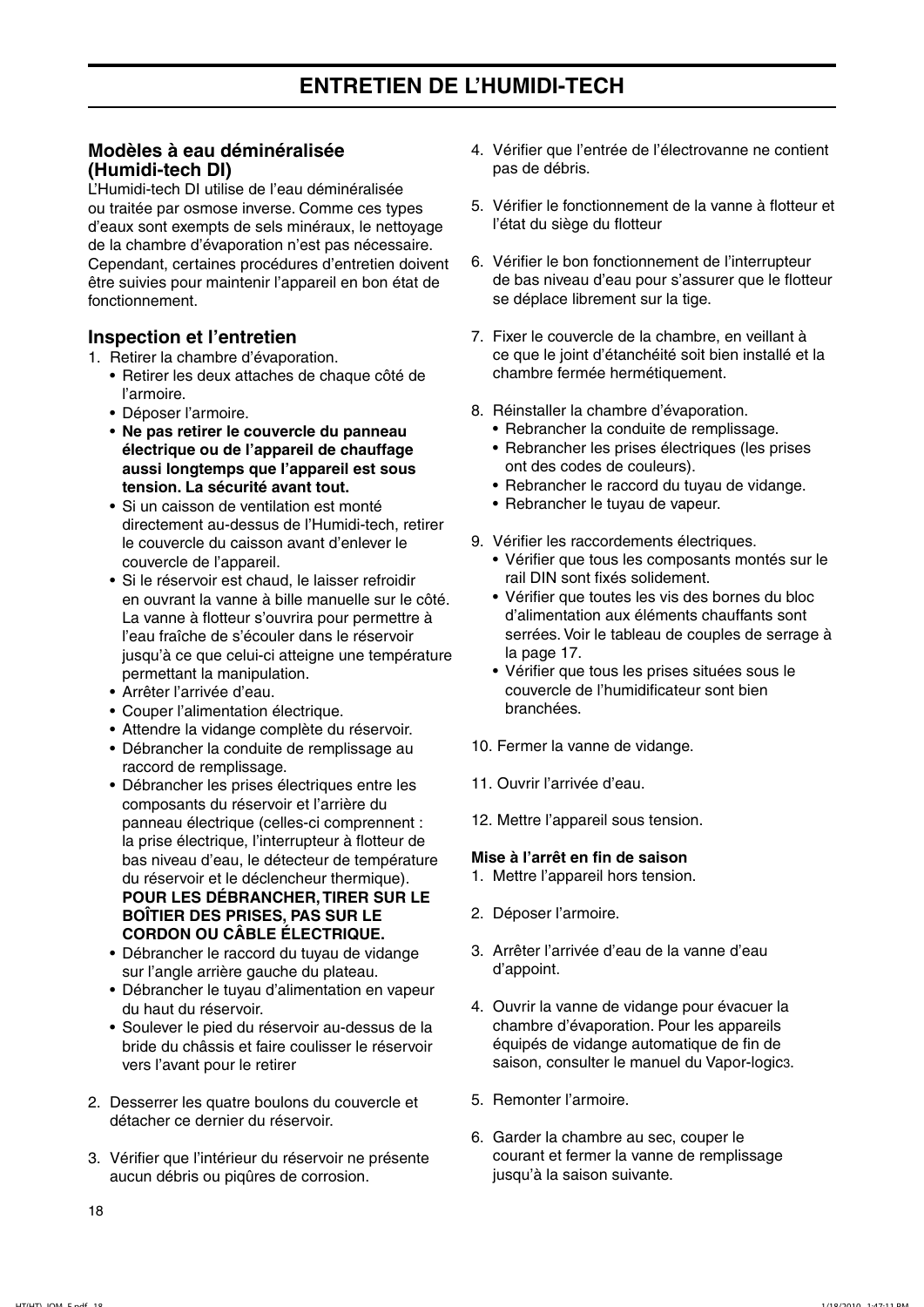## **GUIDE DE DÉPANNAGE DE L'HUMIDI-TECH**

#### Guide de dépannage des modèles à eau du robinet

| <b>PROBLÈME</b>                                                             | <b>CAUSE POSSIBLE</b>                                             | <b>INTERVENTION RECOMMANDEE</b>                                                                                                                                                                                                                                 |
|-----------------------------------------------------------------------------|-------------------------------------------------------------------|-----------------------------------------------------------------------------------------------------------------------------------------------------------------------------------------------------------------------------------------------------------------|
| L'humidificateur<br>ne chauffe pas<br>l'eau.                                | Tension d'alimentation de<br>l'humidificateur nulle ou incorrecte | Vérifier la commande de sécurité de la conduite principale.<br>Vérifier les fusibles de la commande principale.<br>Vérifier que la tension d'entrée est correcte.                                                                                               |
|                                                                             | Tension de commande nulle ou<br>incorrecte                        | Remettre à l'état initial le coupe-circuit du transformateur de<br>commande.<br>Vérifier que la tension du coupe-circuit est de 24 V c.a. à<br>T-1 et T-2 sur la carte de commande.                                                                             |
|                                                                             | Pas de demande d'humidification<br>par l'hygrostat                | Régler l'hygrostat sur demande d'humidité. Vérifier que<br>l'hygrostat n'est pas défectueux.                                                                                                                                                                    |
|                                                                             | Commandes de sécurité ouvertes                                    | Vérifier les commandes de sécurité, la commande de flux<br>d'air et l'hygrostat à limite élevée                                                                                                                                                                 |
| L'humidificateur                                                            | Pas de pression d'eau à la vanne                                  | Vérifier la vanne de fermeture du circuit d'eau.                                                                                                                                                                                                                |
| ne se remplit pas.                                                          | L'électrovanne de remplissage est<br>défectueuse                  | Vérifier que la tension est de 24 V à l'électrovanne de<br>remplissage.                                                                                                                                                                                         |
|                                                                             | Le tamis est colmaté                                              | Vérifier le tamis.                                                                                                                                                                                                                                              |
|                                                                             | Obturation de vanne                                               | Inspecter la vanne.                                                                                                                                                                                                                                             |
|                                                                             | Anomalie de la carte de com-<br>mande                             | Vérifier la tension de commande sur le débit de<br>l'électrovanne de remplissage.                                                                                                                                                                               |
| L'humidificateur<br>n'arrête pas de se<br>remplir.                          | Rupture de la continuité électrique<br>réservoir-sondes           | La conductivité minimale de l'eau doit être de 100 microSie-<br>mens ou 34.2 mg/l. Ajouter du sel au réservoir. Si cela ne<br>résout pas le problème, consulter le fabricant.                                                                                   |
|                                                                             | L'électrovanne de remplissage est<br>coincée en position ouverte  | Vérifier si la vanne n'est pas obstruée.                                                                                                                                                                                                                        |
|                                                                             | La vanne de vidange n'est pas<br>fermée                           | Vérifier que la vanne de vidange est en position fermée.                                                                                                                                                                                                        |
|                                                                             | L'électrovanne de remplissage est<br>montée à l'envers            | Vérifier que le débit d'eau est correct dans la vanne en<br>vérifiant le sens de la flèche.                                                                                                                                                                     |
|                                                                             | Mode vidange automatique                                          | L'humidificateur est peut-être dans un cycle de vidange et<br>rinçage périodique. Vérifier l'affichage du contrôleur.                                                                                                                                           |
| <b>Humidification</b><br>insuffisante.                                      | La vanne de vidange automatique<br>n'est pas fermée               | Corriger la cause de la fuite ou remplacer la vanne.                                                                                                                                                                                                            |
|                                                                             | L'électrovanne de remplissage est<br>coincée en position ouverte  | Vérifier que la vanne n'est pas obstruée.                                                                                                                                                                                                                       |
| Cycles courts.                                                              | La durée du cycle du contrôleur<br>est réglée sur bas             | Régler la durée de cycle de l'élément chauffant à l'aide du<br>menu du pavé d'affichage du Vapor-logic3. Consultez le<br>manuel du Vapor-logics si vous avez besoin d'informations<br>complémentaires.                                                          |
| Pas de produc-<br>tion ou produc-<br>tion réduite bien<br>que l'eau soit au | Défaillance de l'élément chauffant                                | Vérifier que la tension adéquate est appliquée sur les élé-<br>ments chauffants. Vérifier l'élément chauffant (c'est-à-dire,<br>l'intensité du courant alimentant l'élément chauffant et la<br>comparer aux valeurs indiquées sur le schéma de câblage).        |
| niveau correct.                                                             | Défaillance du système de régula-<br>tion du niveau d'eau         | Le contacteur de l'élément chauffant ne fonctionne pas<br>- le remplacer. Vérifier les commandes de limite auxiliaires<br>(hygrostat, commande de vérification du flux d'air, etc.).<br>Remettre à l'état initial, remplacer ou réétalonner selon le<br>besoin. |

#### Remarque:

La corrosion de la tige de la sonde ou l'usure de la tête de la sonde risquent de causer une panne du système de régulation du niveau d'eau. Ceci ne se produit généralement pas au cours des deux premières années de fonctionnement.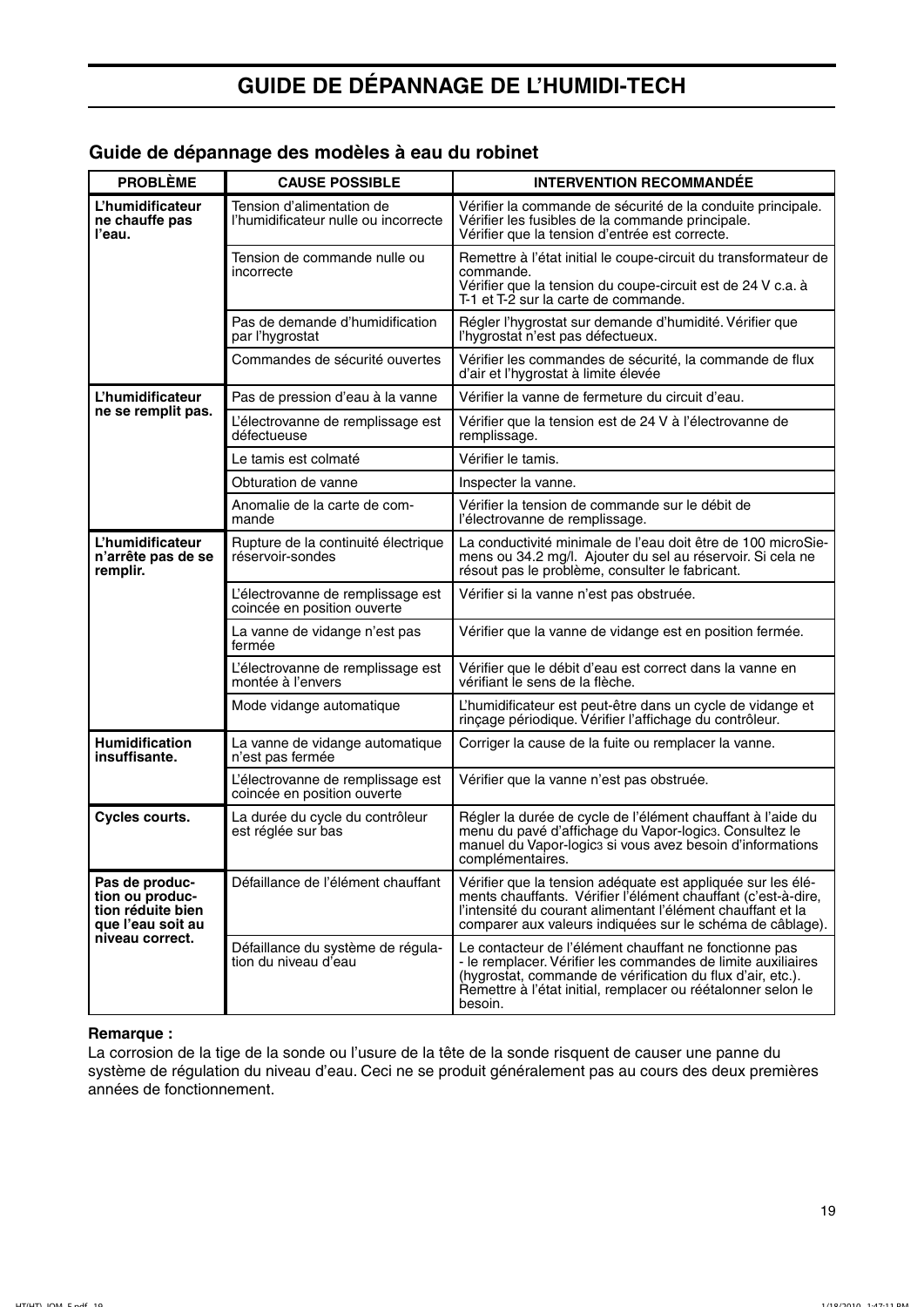## **GUIDE DE DÉPANNAGE DE L'HUMIDI-TECH**

| Guide de dépannage des modèles à eau déminéralisée |  |  |
|----------------------------------------------------|--|--|
|----------------------------------------------------|--|--|

| <b>PROBLÈME</b>                                                                         | <b>CAUSE POSSIBLE</b>                                            | <b>INTERVENTION RECOMMANDÉE</b>                                                                                                                                                                                                                                 |
|-----------------------------------------------------------------------------------------|------------------------------------------------------------------|-----------------------------------------------------------------------------------------------------------------------------------------------------------------------------------------------------------------------------------------------------------------|
| L'humidificateur ne<br>chauffe pas l'eau.                                               | Transformateur de commande                                       | Remettre à l'état initial le coupe-circuit du transfor-<br>mateur de commande.                                                                                                                                                                                  |
|                                                                                         | Pas de demande d'humidification par<br>l'hygrostat               | Régler l'hygrostat sur demande d'humidité. Vérifier<br>que l'hygrostat n'est pas défectueux.                                                                                                                                                                    |
|                                                                                         | Commandes de sécurité ouvertes                                   | Vérifier les commandes de sécurité, la commande<br>de flux d'air, l'hygrostat à limite élevée, etc.                                                                                                                                                             |
|                                                                                         | Disjonction par bas niveau d'eau                                 | Vérifier sur la carte 32 et 33. Mesurer 0 V pour la<br>commande fermée, environ 2.5 V pour la commande<br>c.a. ouverte.                                                                                                                                         |
| L'humidificateur ne se<br>remplit pas.                                                  | Pas de pression d'eau à la vanne                                 | Vérifier la vanne manuelle d'alimentation en eau et<br>s'assurer que la pression est au moins de 175 kPa.                                                                                                                                                       |
|                                                                                         | Obturation de l'électrovanne de<br>remplissage                   | Vérifier l'entrée de l'électrovanne de remplissage.                                                                                                                                                                                                             |
| <b>L'humidificateur</b><br>n'arrête pas de se<br>remplir.                               | La vanne de vidange est ouverte                                  | La vanne de vidange ne peut se fermer complète-<br>ment par suite d'une obstruction interne.<br>Nettoyer la vanne ou la remplacer.                                                                                                                              |
|                                                                                         | La vanne de vidange manuelle n'est<br>pas fermée                 | Fermer la vanne de vidange.                                                                                                                                                                                                                                     |
|                                                                                         | L'électrovanne de remplissage est<br>coincée en position ouverte | Vérifier que la vanne n'est pas obstruée, le flotteur<br>engorgé d'eau, le bras du flotteur brisé, la butée de<br>la vanne usée.                                                                                                                                |
| Pas de production ou<br>production réduite<br>bien que l'eau soit au<br>niveau correct. | Défaillance de l'élément chauffant                               | Vérifier que la tension adéquate est appliquée sur<br>les éléments chauffants. Vérifier l'intensité du courant<br>alimentant l'élément chauffant et la comparer aux<br>valeurs indiquées sur le schéma de câblage.                                              |
|                                                                                         | Défaillance du système de com-<br>mande                          | Le contacteur de l'élément chauffant ne fonctionne<br>pas - le remplacer. Vérifier les commandes de limite<br>auxiliaires (hygrostat, commande de vérification du<br>flux d'air, etc.). Remettre à l'état initial, remplacer ou<br>réétalonner selon le besoin. |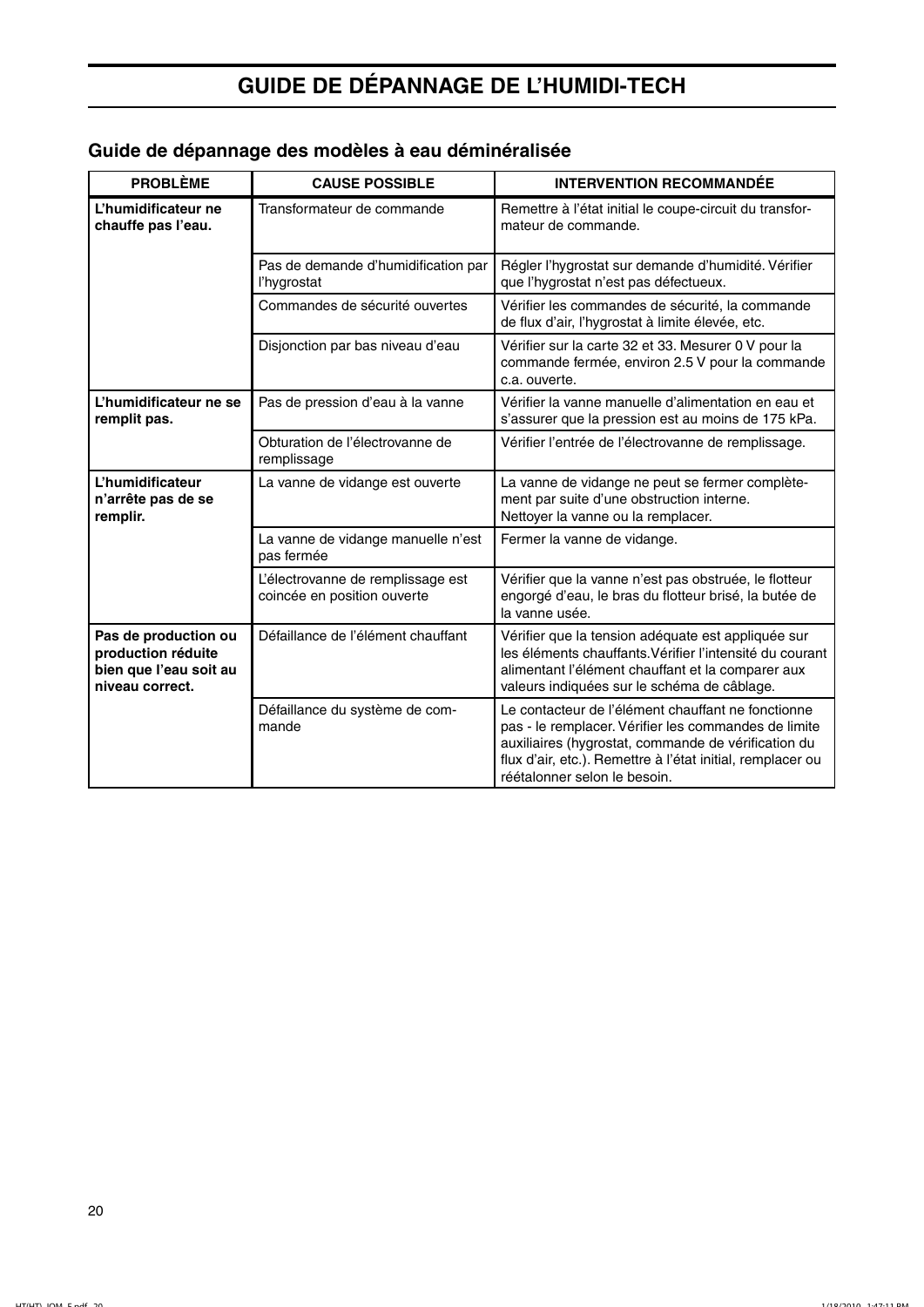## PIÈCES DE RECHANGE DE L'HUMIDI-TECH



OM-778-1

#### Remarque :

Se référer aux tableaux à la page suivante pour les numéros de référence des pièces de rechange.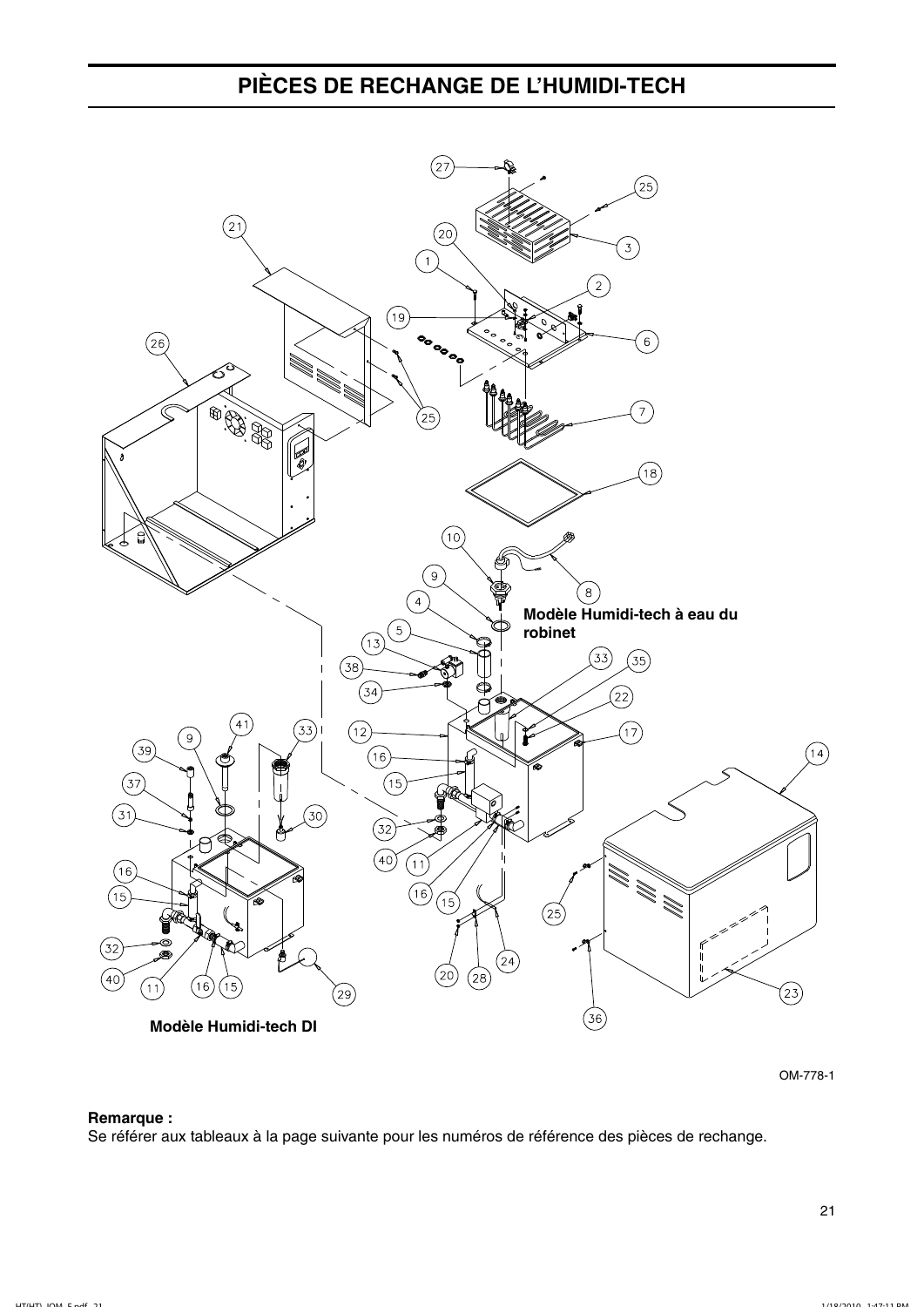## PIÈCES DE RECHANGE DE L'HUMIDI-TECH

#### Pièces de rechange de l'Humidi-tech (se référer au schéma à la page précédente)

| Ν°             | <b>Description</b>                                                                         | Qté            | No Réf.    |
|----------------|--------------------------------------------------------------------------------------------|----------------|------------|
| 1              | Vis à tête cruciforme 1/4 - 20 x 1"                                                        | 4              | 700300-013 |
| $\overline{c}$ | Coupe-circuit thermique                                                                    | 1              | 409560-001 |
| 3              | Couvercle, appareil de<br>chauffage                                                        | 1              |            |
| 4              | Collier de serrage, 2"                                                                     | $\overline{c}$ | 700560-200 |
| 5              | Manchon de raccordement, 11/2"                                                             | $\mathbf{1}$   | 305390-*   |
|                | Manchon de raccordement 2"                                                                 | 1              | 305391-*   |
| 6              | Couvercle, réservoir                                                                       | 1              |            |
| 7              | Élément chauffant                                                                          | $\star$        | $\star$    |
| 8              | Sonde avec cordon et prise                                                                 | 1              | 406050-100 |
| 9              | Joint d'étanchéité, ø ext.<br>2.50"x ø int. 1.90"                                          | 1              | 309750-004 |
| 10             | Sonde, HT 2-4                                                                              | 1              | 406270     |
|                | Sonde, HT 6-34                                                                             | 1              | 406275     |
| 11             | Vanne, 34" électrique, 24 V                                                                | 1              | 505400-001 |
|                | Vanne, 1/2" à bille en inox.                                                               | 1              | 505000-003 |
|                | Évacuation, DN8 $(4")$ E.O.S.**,<br>24 V solénoïde inox. avec prise<br>DIN (non illustrée) | 1              | 505086-003 |
| 12             | Soudure du réservoir                                                                       | 1              | $\star$    |
| 13             | Electrovanne, 1/4", 24 V avec<br>prise DIN                                                 | 1              | 505084-001 |
| 14             | Armoire                                                                                    | 1              | 330001-001 |
| 15             | Tuyau, $\varnothing$ int. $\frac{3}{4}$ "                                                  | 2              | 307020-002 |
| 16             | Collier de serrage, 3/4"                                                                   | 4              | 700560-075 |
| 17             | Écrou, 1/4-20, HT/HTDI 2-4                                                                 | 4              | 700650     |
|                | Écrou, 14-20, HT/HTDI 6-34                                                                 | 2              | 700650     |
| 18             | Couvercle, joint d'étanchéité<br>du réservoir                                              | 1              |            |

\* Pour toute commande, indiquer les numéros de référence et de série.

| N۰ | <b>Description</b>                                      | Qté | No Réf.    |
|----|---------------------------------------------------------|-----|------------|
| 19 | Rondelle plaquée à dents<br>externes n° 8               | 2   | 700200-003 |
| 20 | Écrou hexagonal plaqué 8-32                             | 6   | 700200-002 |
| 21 | Couvercle, panneau secondaire                           | 1   | 120277     |
| 22 | Adaptateur de remplissage,<br><b>HT 2-4</b>             | 1   | 160226-041 |
|    | Adaptateur de remplissage,<br>HT 6-16                   | 1   | 160224-041 |
|    | Adaptateur de remplissage,<br>HT 21-34                  | 1   | 160224-052 |
| 23 | Panneau, isolation                                      | 1   | 309845-003 |
| 24 | Détecteur, température                                  | 1   | 405760     |
| 25 | Vis à tête cruciforme 8-32 x 1/2"                       | 8   | 700170-007 |
| 26 | Cadre, châssis                                          | 1   | 165541     |
| 27 | Agrafe, faisceau de câble                               | 1   | 405892-001 |
| 28 | Agrafe, détecteur de<br>température                     | 1   | 408251     |
| 29 | Vanne, flotteur                                         | 1   | 505310     |
| 30 | Interrupteur, flotteur, DN6 (1/8")                      | 1   | 408420-002 |
| 31 | Anneau d'étanchéité, 1/4"-18<br><b>NPT</b>              | 1   | 306365     |
| 32 | Joint d'étanchéité, cloison, Ø<br>ext.1.60 x Ø int.1.15 | 1   | 309750-005 |
| 33 | Boîtier de la sonde, nylon, VM                          | 1   | 308500     |
| 34 | Écrou, élément chauffant VM<br>.475                     | 1   | 409601-001 |
| 35 | Joint torique, 5/8" EPDM<br>$N^{\circ}$ 016             | 1   | 300400-009 |
| 36 | Bouchon, noir                                           | 4   | 409593-002 |
| 37 | Orifice DI, HT/HTDI 2-16                                | 1   | 160229-041 |
|    | Orifice DI, HT/HTDI 21-34                               | 1   | 160229-052 |
| 38 | Adaptateur, 1/4" à 3/8"                                 | 1   | 167121     |
| 39 | Adaptateur, 1/4" à 3/8"                                 | 1   | 250405-004 |
| 40 | Écrou de cloison                                        | 1   | 162721-002 |
| 41 | Soudure du tuyau, niveau d'eau<br>bas, court, HTDI 2-4  | 1   | 167787     |
|    | Soudure du tuyau, niveau d'eau<br>bas, long, HTDI 6-34  | 1   | 167788     |

\* Pour toute commande, indiquer les numéros de référence et de série.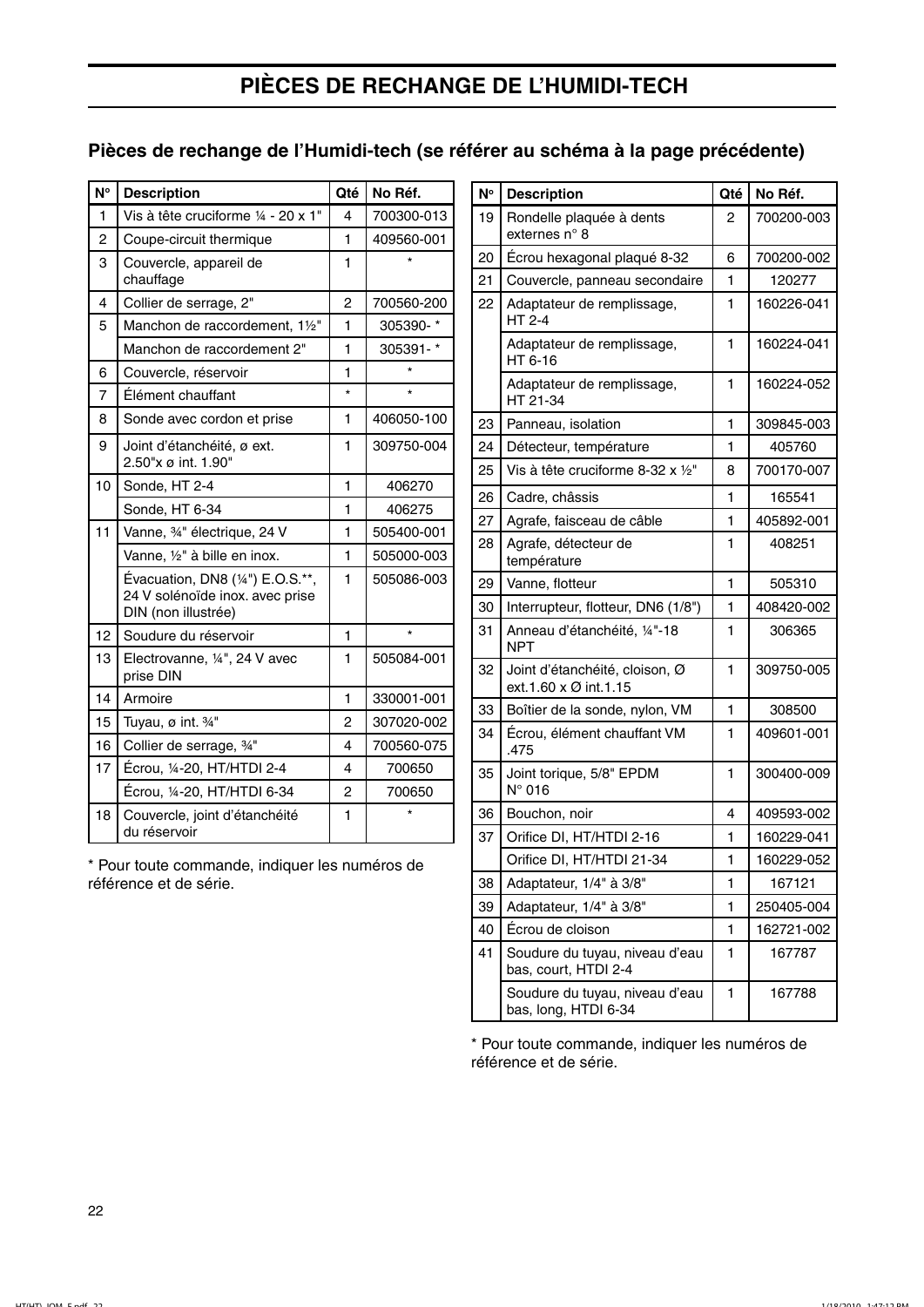## PIÈCES DE RECHANGE DE L'HUMIDI-TECH

#### $(13)$  $\left(11\right)$  $(14)$ (15  $\sqrt{3}$  $\boxed{\text{B}}$ 圌 ®.  $\overline{1}$  $\boxed{00}$ ſō Ιō  $\left(5\right)$ ø  $\sqrt{10}$ EROUND MISCHE<br>
DE A LA TERE<br>
DE LA LA TERE<br>
DE LA LA LA COMPRE<br>
DE LA LA LA TERE<br>
DE LA LA LA TERE  $\sqrt{|\Theta|}$   $\sqrt{|\Theta|}$  $\circ$ @  $\circ \overset{\circ}{\circ} \circ \overset{\circ}{\circ}$  $\begin{array}{c}\n\circ \\
\circ \\
\circ \\
\circ\n\end{array}$  $\left(4\right)$  $\circ$  $\triangleleft$ ∎ إ⊲ل  $\circ$  $\sim$  $(16)$  $\circ$ <u>||⊖| ∏ |⊖||</u>⇔  $\circledcirc\circledcirc\oplus$  $(12)$  $\begin{bmatrix} 0 & \overset{\bullet}{\Theta} & 0 \\ \overset{\bullet}{\Theta} & 0 & \overset{\bullet}{\Theta} \end{bmatrix}$ ठ  $\begin{smallmatrix} &\bullet&&\bullet&\bullet\ &\bullet&&\bullet\ &\bullet&&\bullet\ &\bullet&&\bullet\ &\bullet&&\bullet\ &\bullet&&\bullet&&\end{smallmatrix}$ |≱ !!  $\lhd$  $\circ$  $\circ$  $\left(5\right)$ πਵ ᇾ  $\circ$ i  $\circ$  $\circ$ E  $(18)$ ਗਾ™<br>ਗਾ  $\circ$ ৗঃ⊛⊧⊓  $\overline{\circ}$  $\overline{\circ}$  $\overline{0}$ ם<br>ה .ලැල් <u>ण्ट्म</u> <u>y le</u>  $\binom{5}{ }$  $\circ$  $\sqrt{9}$  $\circ$ 止  $\circ$ **POOOO**  $\overline{\mathbb{G}}$  $\frac{1}{2}$  $(19)$ Ī®  $^{\circledR}$ Πē  $\overline{\textcircled{\tiny{\#}}}$ h Ñ  $\circ$  $\overline{C}$ Ŧ Io  $\overline{45}$  $\circ$  $\left(\overline{17}\right)$  $\widetilde{\mathcal{I}}$  $\bigodot$  $\circled{2}$  $\sqrt{8}$  $\overline{3}$  $(6)$

#### Panneau secondaire de l'Humidi-tech avec SSR

| N۰ | <b>Description</b>                   | Qté   | No Réf.     |
|----|--------------------------------------|-------|-------------|
| 1  | Panneau secondaire,<br>barrière VM99 | 1     | 120801      |
| 2  | Rail DIN, longueur 12.5"             | 1     | 167765-0125 |
| 3  | Rail DIN, longueur 2.25"             | 1     | 167765-0022 |
| 4  | Borne, câble                         | 2     | 409250-003  |
| 5  | Borne de mise à la terre,<br>moyenne | 2     | 408250-027  |
| 6  | Bloc, extrémité borne rail<br>DIN    | 5     | 408252-006  |
| 7  | Transformateur, 230/400 V            | 1     | 408985      |
| 8  | Passe-fils, 1" x 1"                  | 12.5" | 408999-001  |
| 9  | Couvercle du passe-fils              | 12.5" | 408999-002  |
| 10 | Carte mère, VL-3                     | 1     | 408490-001  |
| 11 | Carte du pavé d'affichage,<br>VL-3   | 1     | 408490-002  |

| Ν° | <b>Description</b>                | Qté     | No Réf.    |
|----|-----------------------------------|---------|------------|
| 12 | Prise, femelle à 4 broches        | 4       | 409585-008 |
| 13 | Bornier du circuit, 3 pôles       | 1       | 408300-002 |
| 14 | Ventilateur, refroidissement      | 1       | 408677-001 |
| 15 | Boîtier, connecteur blanc<br>75 A | 4       | 409585-001 |
| 16 | Prise, plaque de retenue          | 2       | 409585-009 |
| 17 | SSR, 480 V, 50 A, 1 pôle          | $\star$ | 408677-002 |
|    | SSR, 480 V, 60 A, 1 pôle          | $\star$ | 408677-005 |
| 18 | Coupe-circuit, 1.6 A, 1 pôle      | 2       | 406775-001 |
| 19 | Coupe-circuit                     | 1       | 408790-*   |
| 20 | Contacteur, 60 A                  |         | 407001-021 |

\*Se référer au modèle pour la sélection et la quantité correctes.

OM-368